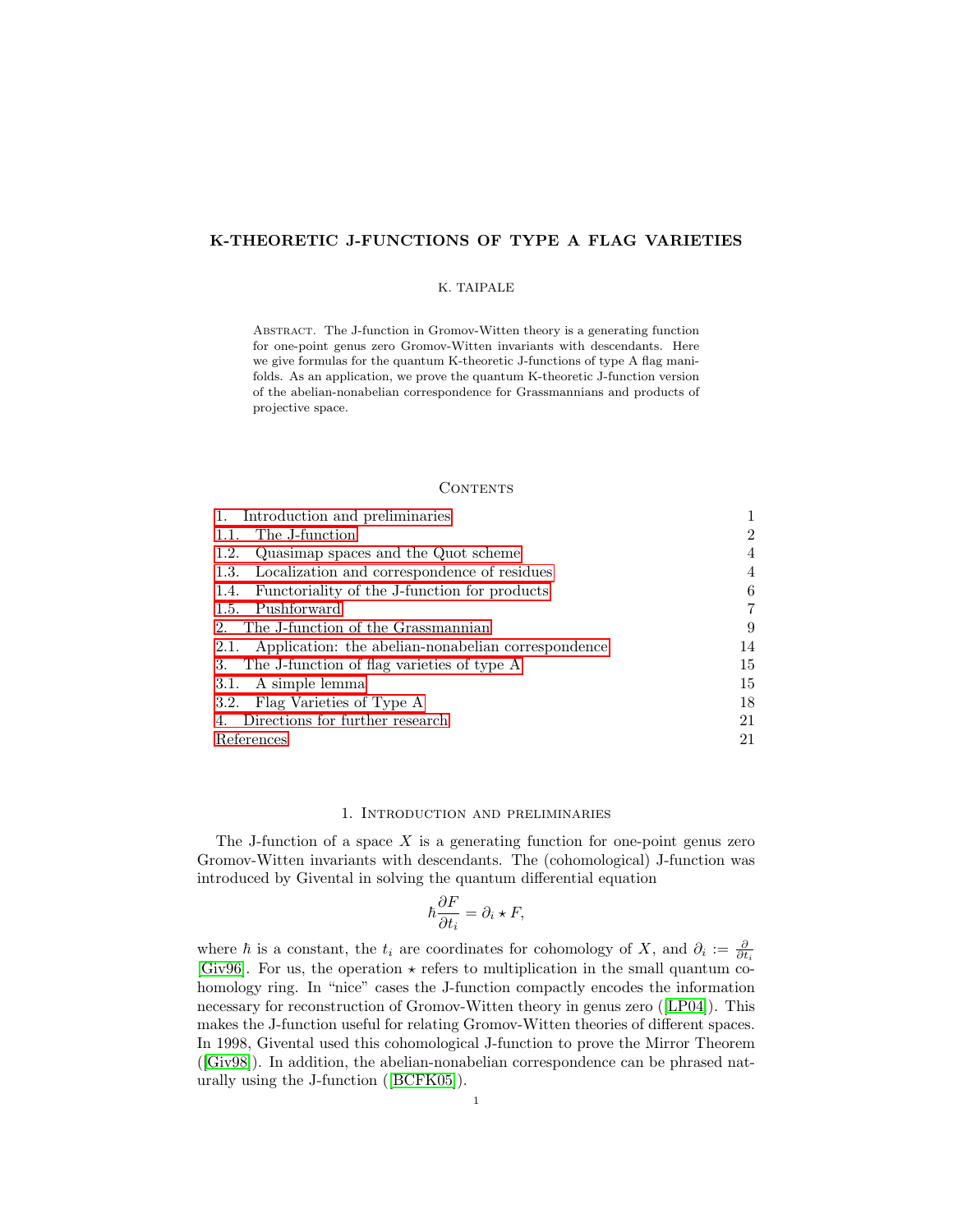#### $\,$  2  $\,$  K. TAIPALE

Quantum K-theory is a relatively underexplored extension of Gromov-Witten theory introduced by Givental and Lee ([\[GL03,](#page-21-3) [Lee04,](#page-21-4) [Giv00\]](#page-21-5)). (More recent foundational work can be found in [\[GT11\]](#page-21-6).) A K-theoretic Gromov-Witten invariant is the Euler characteristic of a sheaf obtained by pulling vector bundles from X back to the moduli space of stable curves. Now the quantum differential equation solved looks like

$$
(1 - e^{-\hbar})\partial_i F = T_i \star F.
$$

Here the  $T_i$  are classes in the Grothendieck group of X, rather than in the cohomology group, and  $\star$  is quantum K-theoretic multiplication [\[Lee04\]](#page-21-4). Recent work on quantum K-theory of Grassmannians can be found in [\[BM11,](#page-21-7) [BCMP10\]](#page-21-8).

This paper establishes K-theoretic J-functions for flag varieties of type A by using localization on Grothendieck's Quot scheme. The proofs use many techniques and results from Bertram, Ciocan-Fontanine, and Kim's work on the cohomological J-functions of flag varieties and Grassmannians and the abelian-nonabelian correspondence [\[BCFK05,](#page-21-2) [BCFK08\]](#page-21-9). The results extend Givental and Lee's ad hoc computations of the J-function for projective space in [\[GL03\]](#page-21-3). Along the way, we prove K-theoretic modifications of many cohomological tools (correspondence of residues, a pushforward lemma, and multiplicativity of the K-theoretic J-function). A K-theoretic J-function version of the abelian-nonabelian correspondence between Grassmannians and products of projective space is also proved.

Acknowledgements. I would like to thank my advisor Ionut Ciocan-Fontanine for his mathematical generosity in introducing me to this area. He suggested the problem of the K-theoretic J-function to me, and many of these results appeared in my thesis.

<span id="page-1-0"></span>1.1. The J-function. In this paper we consider only homogeneous varieties. Definitions will be simplified with that in mind. In particular we need not consider virtual fundamental classes.

The cohomological and K-theoretic J-functions of a homogeneous variety  $X$  are defined as pushforwards of a residue on the graph space of stable maps to X [\[Ber00a\]](#page-21-10). We describe the graph space first and the residue next, then discuss implications; see ([\[GL03\]](#page-21-3)) for another description of the construction.

The graph space  $\overline{G}_{0,0}(X,\beta)$  is the space of stable maps  $f: C \to X, C$  a genus zero curve with no marked points and image  $f_*[C] = \beta \in H^*(X)$ , with the requirement that C has a distinguished parameterized component  $C_0 \cong \mathbb{P}^1$ . (For flag varieties whose points are flags  $V_1 \subset V_2 \subset \cdots V_{\ell}$ , let  $S_i$  denote the *i*th tautological bundle. Use the notation  $d = (d_1, \ldots, d_\ell)$  to represent the class in cohomology with degree  $d_i$  intersection with  $c_1(S_i^{\vee})$ .) Recall that stable maps are at worst nodal.

Endow the distinguished parameterized component  $C_0$  of C with a  $\mathbb{C}^*$ -action. This lifts to a  $\mathbb{C}^*$ -action on the graph space and gives rise to  $\mathbb{C}^*$ -fixed loci in  $\overline{G}_{0,0}(X,d)$  indexed by pairs  $(d^+,d^-), d^+ + d^- = d$ . (Envision trees of  $\mathbb{P}^1$  concentrated on 0 and  $\infty$  of the distinguished  $\mathbb{P}^1$ .) The  $\mathbb{C}^*$ -fixed locus with the curve concentrated over  $0 \in \mathbb{P}^1$  is  $\overline{M}_{0,1}(X,d)$ , the moduli space of degree d stable maps with one marked point (the point at which the degree  $d$  curve meets the distinguished  $\mathbb{P}^1$ ). In fact, we will think of  $\hbar$  as the weight of the  $\mathbb{C}^*$ -action at zero in  $\mathbb{P}^1$ . To simplify notation, let  $M_d^X = \overline{M}_{0,1}(X,d)$  and  $G_d^X = \overline{G}_{0,0}(X,d)$ .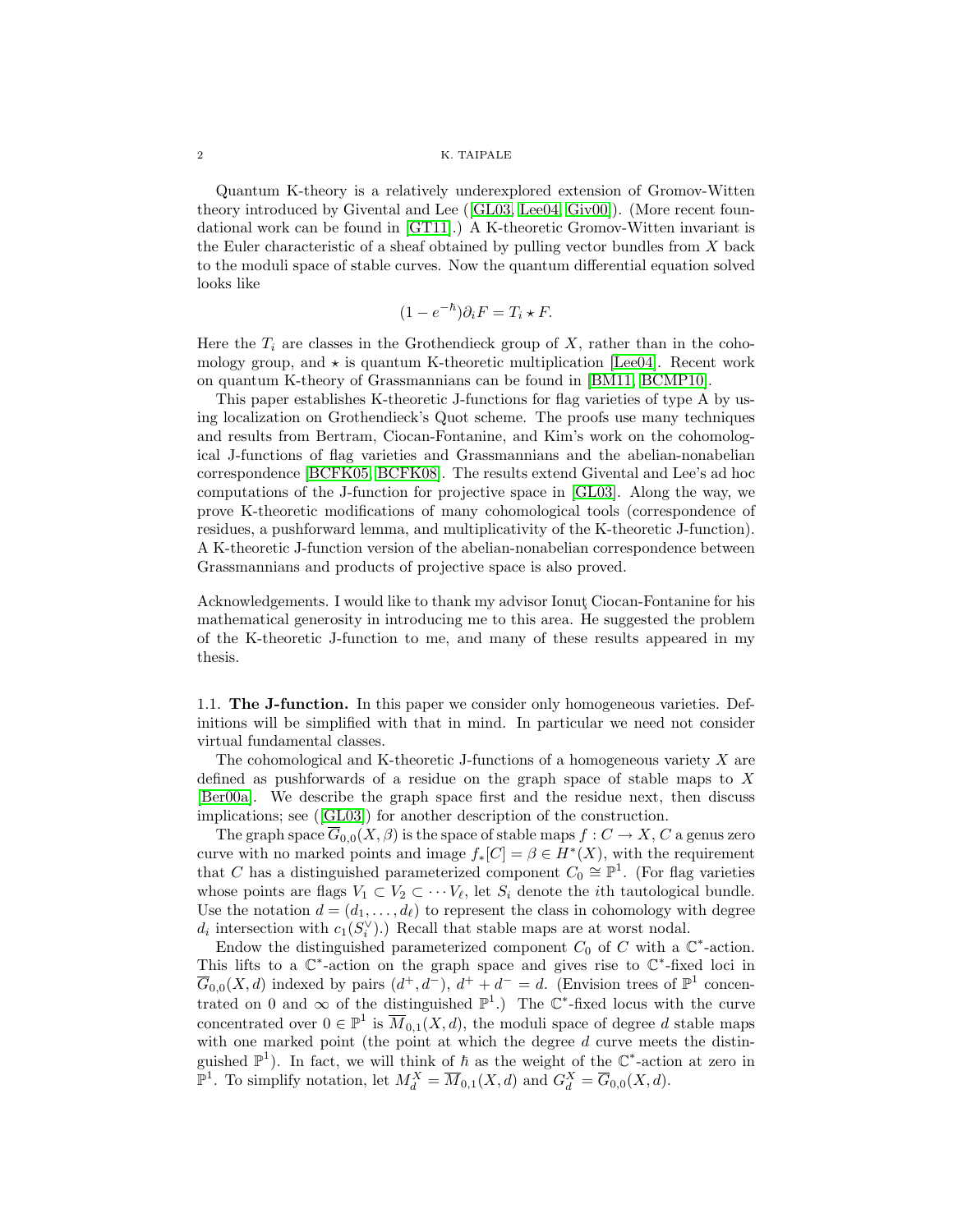Let ev denote the evaluation map taking the marked point  $p_1$  on C to  $f(p_1) \in X$ . Denote the cohomological Euler class of a vector bundle N on X by  $e(N)$  and the Ktheoretic Euler class by  $\lambda_{-1}(N)$ , and when necessary indicate T-equivariant Euler classes by a superscript T.

The cohomological and K-theoretic J-functions, then, are given by the following formal series:

$$
J^X(t) = \sum_{d=0}^{\infty} e^{dt} J_d^X(\hbar)
$$

$$
J^{X,K}(t) = \sum_{d=0}^{\infty} e^{dt} J_d^{X,K}(e^{-\hbar})
$$

$$
= \sum_{d=0}^{\infty} Q^d J_d^{X,K}(q).
$$

This version of the J-function, used in [\[LP04\]](#page-22-0), differs by a multiplicative factor from the version in [\[BCFK05,](#page-21-2) [BCFK08,](#page-21-9) [GL03\]](#page-21-3). Notice that we write  $q = e^{-\hbar}$ and  $Q^d = e^{d_1t_1 + d_2t_2 + \dots + d_\ell t_\ell}$ , where  $(d_1, \dots, d_\ell) \in H_2(X)$ . The coefficients of the series are the pushforwards mentioned earlier. The coefficients of the K-theoretic J-function are given by

(1) 
$$
J_d^{X,K}(e^{-\hbar}) = ev_*\left(\frac{[\mathcal{O}_{M_d^X}]}{\lambda_{-1}(N_{M_d^X/G_d^X}^V)}\right).
$$

The cohomological J-function is a cohomology-valued generating function for one-point descendant Gromov-Witten invariants:

$$
\int_X J_d^X \wedge \gamma = \sum_{a=0}^{\infty} \hbar^{-a-2} \langle \tau_a(\gamma) \rangle_d.
$$

Here  $\gamma \in H^*(X)$  and  $\langle \tau_a(\gamma) \rangle_d$  denotes the *a*th descendant Gromov-Witten invariant with degree  $d$  [\[CK99\]](#page-21-11). This is a convergent series. In quantum K-theory, something similar is again true:

(2) 
$$
\chi_X(J_d^{X,K} \otimes [\mathcal{O}_\gamma]) = \sum_{a=0}^{\infty} e^{-ah} \chi(\overline{M}_{0,n}(X,d); [\mathcal{O}_\gamma] \otimes L^a)
$$

(3) 
$$
= \sum_{a=0} q^a(\tau_k(\mathcal{O}_\gamma))_{0,n,d}^K.
$$

Here L is the cotangent line bundle at the one marked point [\[LP04\]](#page-22-0). The J-function converges in the Q-adic topology [\[Lee04\]](#page-21-4).

We use localization to compute  $J_d^{X,K}(q)$ .  $\mathbb{P}_d^n$ , the Drinfeld or quasimap compact-<br>nation of Map  $(\mathbb{P}^1, \mathbb{P}^n)$  and Custombioglic Quatientee are alternative semification of  $\text{Map}_d(\mathbb{P}^1, \mathbb{P}^n)$ , and Grothendieck's Quot scheme are alternative compactifications of  $\text{Map}_d(\mathbb{P}^1, Gr(r,n))$  with more tractable fixed-point loci. Localization computations on  $\overline{M}_{0,n}(X,d)$  transfer to  $\mathbb{P}^n_d$  or Quot via the correspondence of residues, described below. A  $\mathbb{C}^*$ -action on the rational curve C induces a  $\mathbb{C}^*$ action on any compactification of the map space. This  $\mathbb{C}^*$  action will be used in localization computations.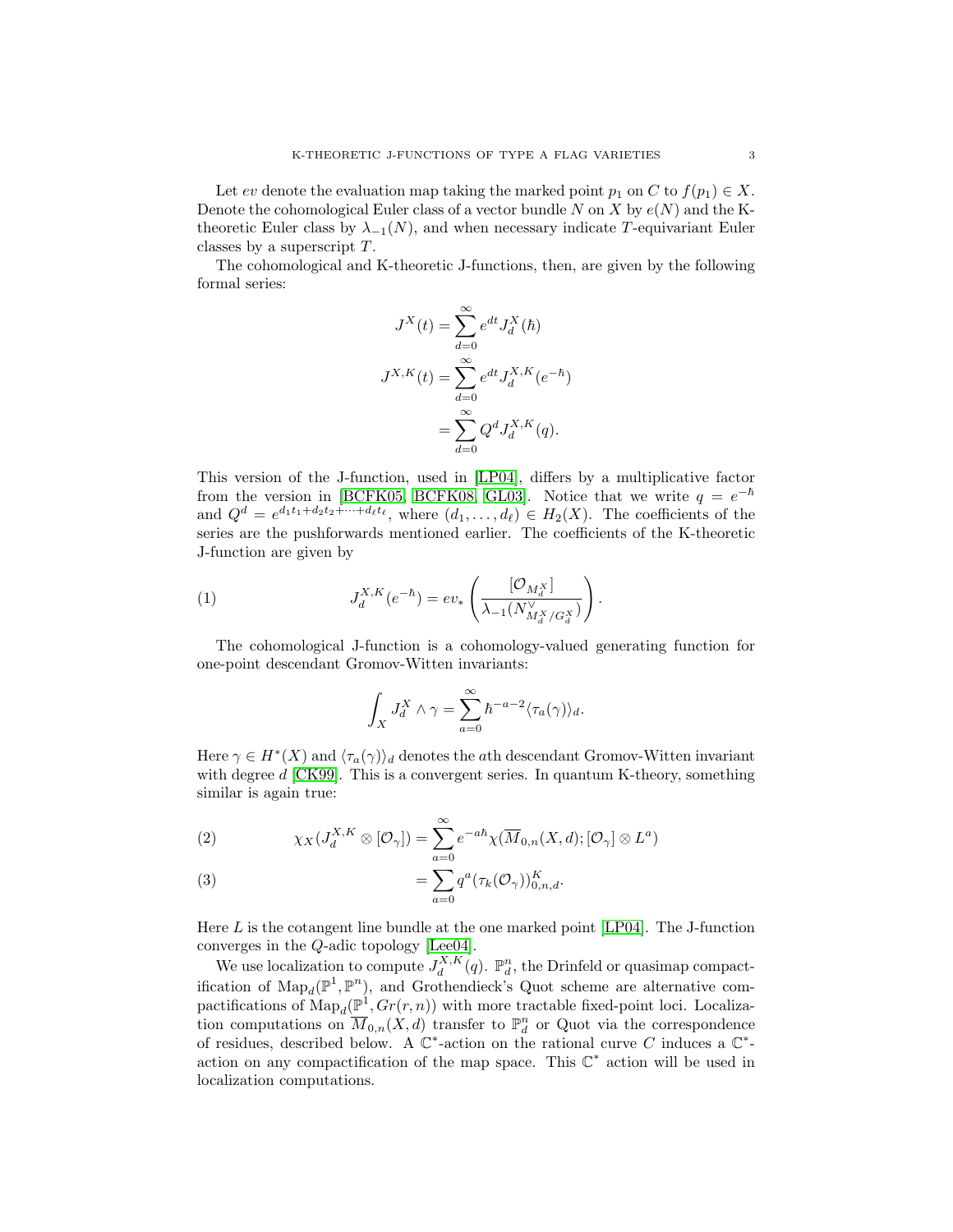### 4 K. TAIPALE

<span id="page-3-0"></span>1.2. Quasimap spaces and the Quot scheme.  $\mathbb{P}_{d}^{N}$  is the quasimap compactification of  $\text{Map}_d(\mathbb{P}^1, \mathbb{P}^N)$ . It is the space of  $N+1$  bilinear forms  $(f_0(x:y), \ldots, f_N(x:y))$ y)). In general each  $f_i$  is of degree d and the  $f_i$  are relatively prime, but to compactify the space we discard the condition that they be relatively prime. When  $x^d$ is a common factor of all the  $f_i$  we get a copy of  $\mathbb{P}^N$  that is fixed under the induced C ∗ -action.

The quasimap compactification of  $\text{Map}_d(\mathbb{P}^1, Gr(r,n))$  space is obtained by looking at  $Gr(r, n)$  embedded into  $\mathbb{P}^N$  via the Plücker embedding. Call this quasimap compactification  $Gr(r, n)<sub>d</sub>$ . Then  $Gr(r, n)$  is obtained as a  $\mathbb{C}^*$ -invariant locus of  $Gr(r, n)<sub>d</sub>$ , just as  $\mathbb{P}^N$  is invariant in  $\mathbb{P}^N_d$ .

The quasimap space  $\mathbb{P}_d^N$  and the moduli spaces of stable maps to a projective variety  $X \subset \mathbb{P}^N$  are related by the following diagram:



The quasimap space has rational singularities. The above relationship was exploited to get the cohomological and K-theoretic J-functions of projective space  $\mathbb{P}^n$ .

The Quot scheme  $\text{Quot}_{\mathbb{P}^1,d}(\mathbb{C}^n,n-r)$  is a smooth projective variety compactifying the map space  $\text{Map}_d(\mathbb{P}^1, Gr(r,n))$ , as long as  $n > r$ . It is the moduli space of degree d quotient sheaves Q with rank  $n - r$ :

$$
0 \to S \to \mathbb{C}^n \otimes \mathcal{O}_{\mathbb{P}^1} \to Q \to 0.
$$

S is a locally free sheaf of rank r. The fixed point loci of the Quot scheme under various torus actions will be discussed in section [2.](#page-8-0)

We use orbifold pushforward to move the calculation of the residue to the Quot scheme. Since there is no map from the graph space to the Quot scheme, we rely on the fact that both the Quot scheme and the graph space have maps to the quasimap space. This aspect of the proof is discussed in section [3.1.](#page-14-1)

<span id="page-3-1"></span>1.3. Localization and correspondence of residues. Here we set notation and provide a brief overview of the localization techniques in K-theory used. An excellent introduction to equivariant K-theory can be found in Chapter 5 of Chriss and Ginzburg's book [\[CG97\]](#page-21-12) and we direct the reader there for more.

Symplectic and algebraic geometers have used localization in cohomology to obtain the Atiyah-Bott(-Berline-Vergne) residue theorem ([\[EG05,](#page-21-13) [ES89,](#page-21-14) [Tu08\]](#page-22-1)) and the correspondence of residues  $[LLY99, Ber00a]$  $[LLY99, Ber00a]$ . Let X be a nonsingular variety endowed with the action of a torus  $(C^*)^n = T$ . The ABBV formula allows us to shift integrals over X to computations over  $X<sup>T</sup>$ , the torus-fixed locus. A version of the ABBV formula for equivariant K-theory of smooth schemes is given in Chriss and Ginzburg ([\[CG97\]](#page-21-12)) and virtual localization for K-theory on Deligne-Mumford stacks is discussed in [\[Jos\]](#page-21-16). We present a version of the ABBV formula here to fix notation and justify later use.

The K-theoretic analogue of the Euler class of a bundle  $N$  is

$$
\lambda_{-1}(N^{\vee}) = \sum (-1)^{i} \wedge^{i} N^{\vee} = 1 - N^{\vee} + \wedge^{2} N^{\vee} - \dots
$$

For N an equivariant bundle,  $\lambda_{-1}(N^{\vee})$  can also be considered equivariantly.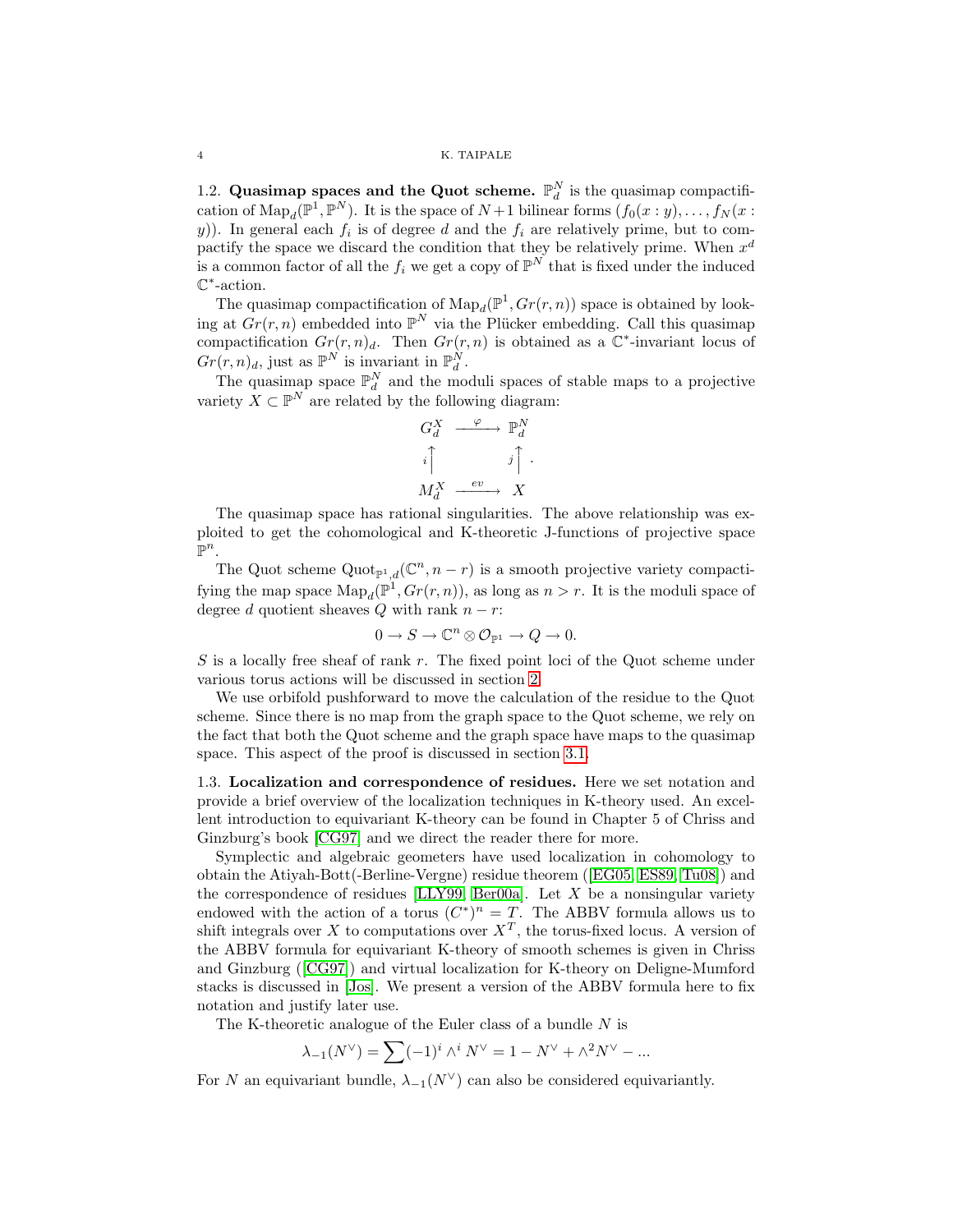**Lemma 1** (ABBV for K-theory,  $[CG97, Jos]$  $[CG97, Jos]$ ). Let X be a nonsingular scheme or smooth Deligne-Mumford stack endowed with the action of  $T = (\mathbb{C}^*)^n$ . Let  $\alpha \in K(X)$  and let  $i: W = \mathbb{I}W_k \hookrightarrow X$  be the inclusion of the components  $W_k$  of  $X^T$  into X, with restriction  $i_k: W_k \to X$ . Then

$$
\alpha = i_* \sum_k \frac{i_k^*(\alpha)}{\lambda_{-1}(N_{{W_k}/X}^{\vee})}.
$$

Correspondence of residues allows us to compare localization contributions of corresponding torus-fixed loci in the Quot scheme and the quasimap space. Proofs for correspondence of residues for complex manifolds and orbifolds were given by Lian-Liu-Yau and Bertram ([\[LLY99,](#page-21-15) [Ber00a\]](#page-21-10)).

Consider  $X$  and  $Y$  smooth varieties (or smooth Deligne-Mumford stacks) endowed with a T-action, and  $g: X \to Y$  a proper T-equivariant morphism. Label by V a component of the fixed point locus  $Y<sup>T</sup>$  and consider the diagram

$$
W \xrightarrow{i} X
$$
  
 $f \downarrow g \downarrow$   
 $V \xrightarrow{j} Y$ 

Here  $W = \prod_k W_k$  is the (possibly disconnected) set of components of  $X^T$  mapping to  $V$ , and  $i$  and  $j$  are both inclusions. As torus-fixed loci of smooth schemes (or substacks)  $\boldsymbol{W}$  and  $\boldsymbol{V}$  will also be smooth.

<span id="page-4-0"></span>**Lemma 2** (Correspondence of residues). Let  $X$ ,  $Y$  nonsingular schemes or smooth Deligne-Mumford stacks with a  $T = (\mathbb{C}^*)^n$ -action and  $g: X \to Y$  a proper equivariant morphism.  $W = \{W_k\}$  and V are components in the torus-fixed loci of X and Y respectively. Then for  $\mathcal F$  on  $X$ ,

$$
\frac{j^*g_*[\mathcal{F}]}{\lambda_{-1}(N^\vee_{V/Y})}=f_*\sum_k\frac{i^*[\mathcal{F}]}{\lambda_{-1}(N^\vee_{\{W_k\}/X})}
$$

*Proof.* V and W are both nonsingular and so i and j are regular closed embeddings. We have a Gysin map

$$
j^*: K_0(Y) \to K_0(V)
$$

defined by

$$
j^*[\mathcal{G}] = \sum (-1)^i Tor_i^{\mathcal{O}_Y}(\mathcal{O}_V, \mathcal{G}),
$$

and likewise for i ([\[CFK09\]](#page-21-17)).

Equivariant localization implies that equivariant coherent sheaves on  $X$  can be written as a sum of sheaves over  $X^T$ , the torus-fixed part of X. Since  $f: \{W_k\} \to$ V kills all terms in the sum not supported on  $\{W_k\}$ , we assume that a torusequivariant coherent sheaf F on X can be written  $[\mathcal{F}] = i_*[\mathcal{H}]$  for some  $\mathcal{H} \in$  $K_0^T({W_k})$ ).

Given  $[\mathcal{F}] = i_*[\mathcal{H}]$ , certainly

$$
j^*g_*[\mathcal{F}] = j^*g_*\left(i_*[\mathcal{H}]\right).
$$

As  $q \circ i = j \circ f$ , functoriality of pushforwards implies that the right-hand side then equals  $j^*(j_*f_*[H])$ . The map j is a regular embedding so  $j^*j_*(f_*[H]) =$  $\lambda_{-1}(N_{V/Y}^{\vee})\otimes f_*[{\mathcal H}]$ . Thus we have

$$
j^*g_*[\mathcal{F}] = \lambda_{-1}(N_{V/Y}^{\vee})f_*[\mathcal{H}].
$$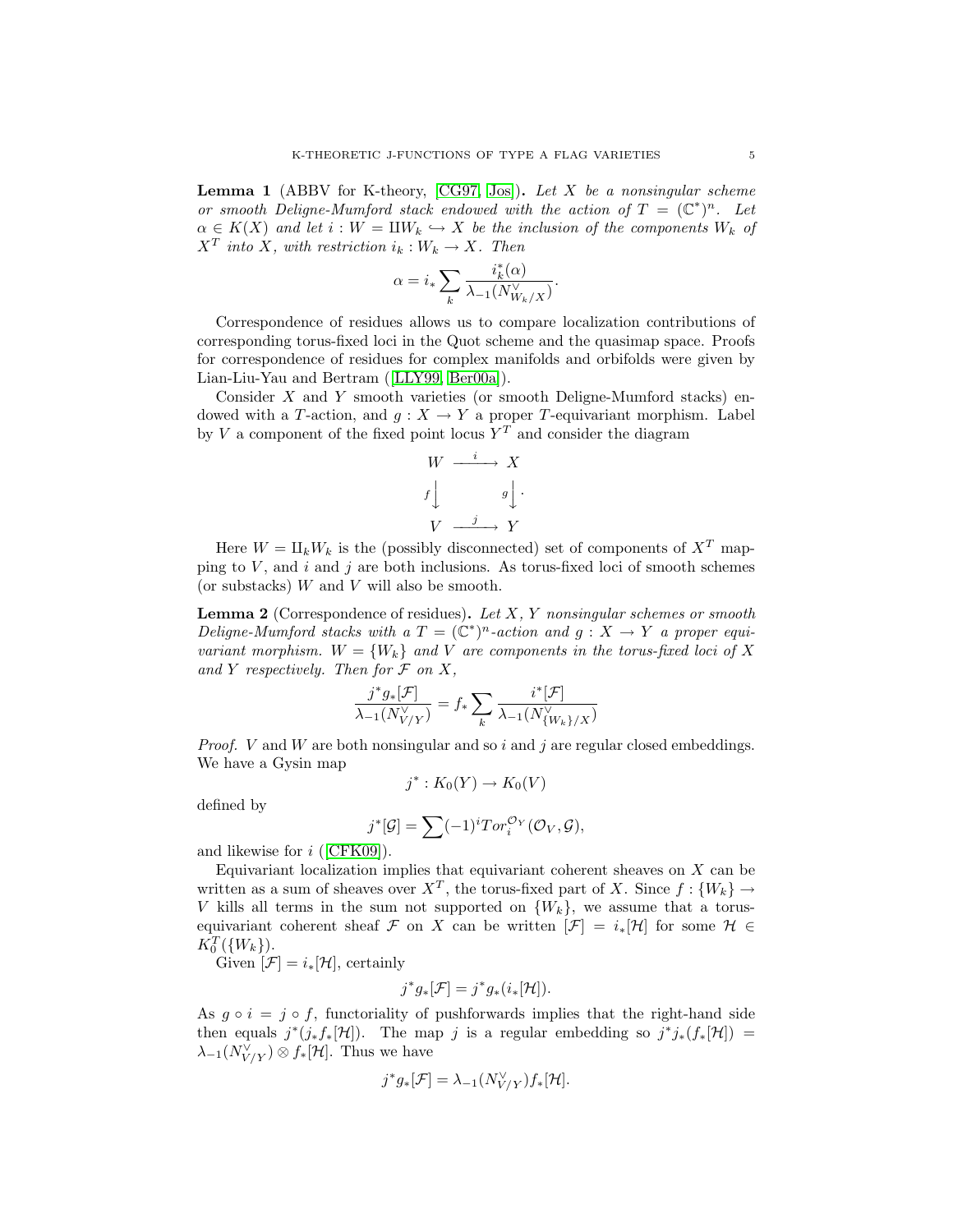Now apply the fact that  $i^*i_*[H] = [\mathcal{H}] \cdot \lambda_{-1}(N_{X^T/X}^{\vee}|_{\{W_k\}})$ .

(4) 
$$
j^*g_*[\mathcal{F}] = \lambda_{-1}(N_{V/Y}^{\vee})f_*[\mathcal{H}]
$$

(5) 
$$
= \lambda_{-1}(N_{V/Y}^{\vee})f_* \frac{i^*i_*[\mathcal{H}]}{\lambda_{-1}(N_{XT/X}^{\vee}|_{\{W_k\}})}
$$

(6) 
$$
= \lambda_{-1}(N_{V/Y}^{\vee})f_*\sum_{k}\frac{i^*[\mathcal{F}]}{\lambda_{-1}(N_{W_k/X}^{\vee})}.
$$

Thus

(7) 
$$
\frac{j^* g_*[\mathcal{F}]}{\lambda_{-1}(N_{V/Y}^{\vee})} = f_* \sum_k \frac{i^*[\mathcal{F}]}{\lambda_{-1}(N_{W_k/X}^{\vee})}.
$$

<span id="page-5-0"></span>1.4. Functoriality of the J-function for products. In [\[Ber00b\]](#page-21-18), Bertram proved functoriality of multiplication of J-functions; this proof is extended to K-theory below.

Let  $X_1$ ,  $X_2$  be convex spaces, with  $H_2(X_1 \times X_2, \mathbb{C}) = H_2(X_1, \mathbb{C}) \otimes H_2(X_2, \mathbb{C})$ . Thus classes  $\beta \in H_2(X_1 \times X_2, \mathbb{C})$  can be expressed as  $(\beta_1, \beta_2) \in H_2(X_1, \mathbb{C})$  ⊗  $H_2(X_2, \mathbb{C})$ . Denote projections by  $\pi_1: X_1 \times X_2 \to X_1$  and  $\pi_2: X_1 \times X_2 \to X_2$ . We define the J-functions  $J^{X_i,K}(Q_i, q_i)$  as in section [1.1.](#page-1-0)

# Proposition 1. For  $X_1$ ,  $X_2$  convex spaces,

(8) 
$$
J^{X_1 \times X_2, K}(Q_1, Q_2, q_1, q_2) = \pi_1^* J^{X_1, K}(Q_1, q_1) \times \pi_2^* J^{X_2, K}(Q_2, q_2).
$$

*Proof.* Any map  $f: X \to Y$  induces a map of moduli spaces,

(9) 
$$
f_{0,m}: \overline{M}_{0,m}(X,\beta) \to \overline{M}_{0,m}(Y,f_*\beta)
$$

as well as maps between the associated graph spaces. If  $f$  is equivariant, these maps will be compatible with the induced group action.

Write N for the normal bundle  $N_{M_{(\beta_1,\beta_2)}^{X_1\times X_2}/G_{(\beta_1,\beta_2)}^{X_1\times X_2}}$  and  $N_i$  for the normal bundles  $N_{M^{X_i}_{\beta_i}/G^{X_i}_{\beta_i}}$ . (Recall that  $M^X_{\beta} = \overline{M}_{0,1}(X,\beta)$ .) We must show that

(10) 
$$
ev_* \frac{1}{\lambda_{-1}(N^{\vee})} = \pi_1^* ev^1_* \frac{1}{\lambda_{-1}(N_1^{\vee})} \otimes \pi_2^* ev^2_* \frac{1}{\lambda_{-1}(N_2^{\vee})}.
$$

In the following diagram note that when  $X_1$ ,  $X_2$  are convex, as assumed,  $\Phi$  is a birational morphism.

<span id="page-5-1"></span>(11)  
\n
$$
\begin{array}{ccc}\nG_{(\beta_1,\beta_2)}^{X_1 \times X_2} & \xrightarrow{\Phi} & G_{\beta_1}^{X_1} \times G_{\beta_2}^{X_2} \\
\uparrow & & \uparrow & \\
M_{(\beta_1,\beta_2)}^{X_1 \times X_2} & \xrightarrow{\phi} & M_{\beta_1}^{X_1} \times M_{\beta_2}^{X_2} \\
\downarrow & & \downarrow \\
\downarrow & & \downarrow \\
X_1 \times X_2 & \xrightarrow{\hspace{2cm}} & X_1 \times X_2\n\end{array}
$$

Graph spaces of convex varieties are orbifolds and thus have at worst rational singularities. In K-theory, then,

(12) 
$$
\Phi_*[\mathcal{O}_{G_{(\beta_1,\beta_2)}^{X_1\times X_2}}]=[\mathcal{O}_{G_{\beta_1}^{X_1}\times G_{\beta_2}^{X_2}}].
$$

 $\Box$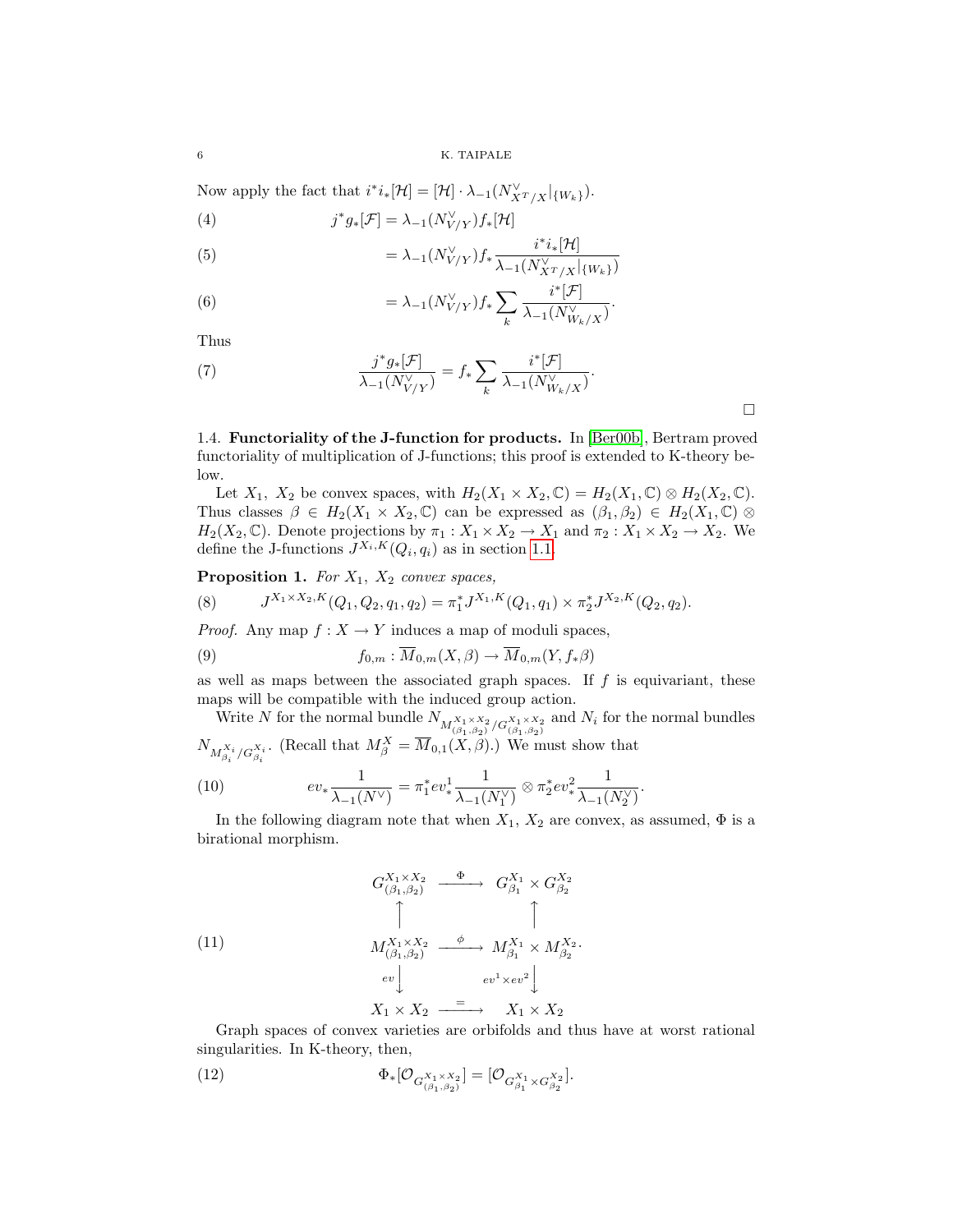Let  $\rho_i$  be the projections

<span id="page-6-1"></span>
$$
\rho_i: \overline{M}_{0,1}(X_1, \beta_1) \times \overline{M}_{0,1}(X_2, \beta_2) \to \overline{M}_{0,1}(X_i, \beta_i),
$$

Correspondence of residues (Lemma [2\)](#page-4-0) implies

(13) 
$$
\phi_*\left(\frac{1}{\lambda_{-1}(N^\vee)}\right) = \rho_1^*\left(\frac{1}{\lambda_{-1}(N_1^\vee)}\right)\rho_2^*\left(\frac{1}{\lambda_{-1}(N_2^\vee)}\right).
$$

By the equality at the bottom of the diagram [\(11\)](#page-5-1),  $ev_* = (ev^1 \times ev^2)_*\phi_*$ . This combined with [\(13\)](#page-6-1) gives

<span id="page-6-2"></span>
$$
ev_*\left(\frac{1}{\lambda_{-1}(N^{\vee})}\right) = (ev^1 \times ev^2)_*\phi_*\left(\frac{1}{\lambda_{-1}(N^{\vee})}\right)
$$
  
(14)  

$$
= (ev^1 \times ev^2)_*[\rho_1^*\left(\frac{1}{\lambda_{-1}(N_1^{\vee})}\right) \otimes \rho_2^*\left(\frac{1}{\lambda_{-1}(N_2^{\vee})}\right)].
$$

Last, observe that for both  $i = 1, 2$  the following diagram commutes:



Thus

<span id="page-6-3"></span>(15)  
\n
$$
(ev^1 \times ev^2)_* \left[ \rho_1^* \left( \frac{1}{\lambda_{-1}(N_1^{\vee})} \right) \otimes \rho_2^* \left( \frac{1}{\lambda_{-1}(N_2^{\vee})} \right) \right] = \pi_1^* ev^1_* \frac{1}{\lambda_{-1}(N_1^{\vee})} \otimes \pi_2^* ev^2_* \frac{1}{\lambda_{-1}(N_2^{\vee})}.
$$

Multiplicativity of the K-theoretic J-function follows from equations [\(14\)](#page-6-2) and [\(15\)](#page-6-3).  $\Box$ 

<span id="page-6-0"></span>1.5. Pushforward. A lemma on pushforwards, analogous to the many other Gysin map lemmas for cohomology ([\[BCFK05,](#page-21-2) [BCFK08,](#page-21-9) [FP98,](#page-21-19) [Pra96,](#page-22-2) [Bri96,](#page-21-20) [AC87\]](#page-20-1)), is needed for computation at the end of section [\(2\)](#page-8-0). First recall some properties of homogeneous spaces  $G/P$ , for G a Lie group and P a parabolic subgroup in G. Under the action of the maximal torus  $T \subset P \subset G$ ,  $G/P$  has finitely many isolated fixed points indexed by permutations w in the Weyl group  $W/W_P$  of  $G/P$ . Label these fixed points  $q_w$ . Inclusion  $i_w : q_w \hookrightarrow G/P$  induces pullback  $i_w^*$ :  $K_0^T T(G/P) \to K_0^T(pt)$ . The tangent space to  $G/P$  at a torus-fixed point  $q_w$  is isomorphic to  $\mathfrak{g}/\mathfrak{p}$ , and the torus acts with weights  $w(\alpha)$ , where  $\alpha \in \Delta^+$  are the positive roots. Moreover, the pullback  $i_w^* \mathcal{F}$  for a T-equivariant vector bundle  $\mathcal{F}$  is equivalent to  $w[\mathcal{F}]$ : we write  $[\mathcal{F}]$  as a polynomial in the  $\mathcal{L}_i$  ("Chern line bundles") and let w act on the indices.

We eventually wish to push forward from a flag bundle to a Grassmannian. Consider then parabolic subgroups P and  $P', T \subset P' \subset P \subset G$ . The pushforward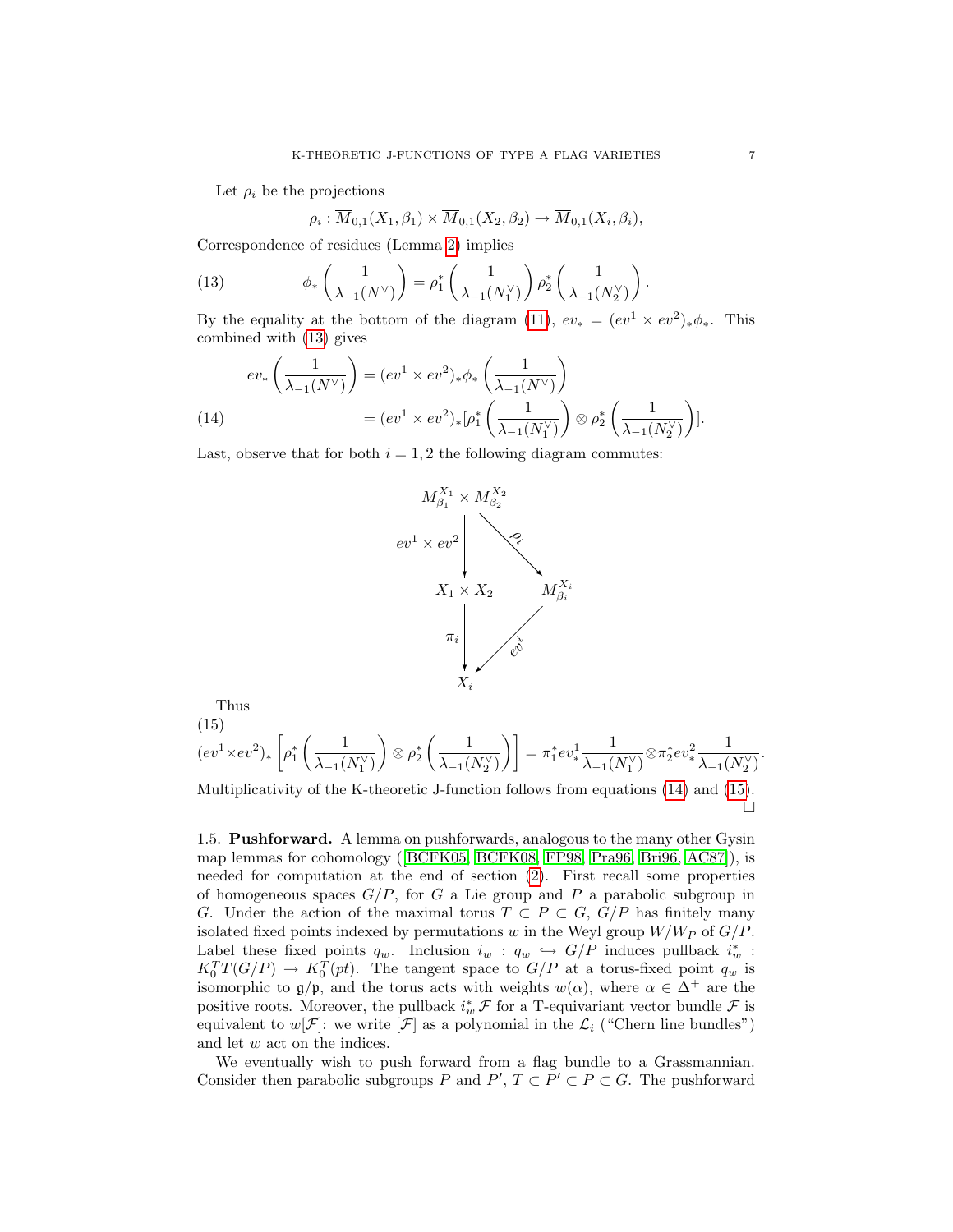is  $\pi: G/P \to G/P'$ . The Weyl group  $W/W_P$  acts on  $K_0^T(G/P)$  and the pullback map  $\pi^*$  identifies  $K_0^T(G/P')$  with  $K_0^T(G/P)^{W/W_P'}$ .

We have a diagram

$$
\begin{array}{ccc}\n\Pi_{w}\lbrace q_{w}\rbrace & \xrightarrow{i_{w}} & G/P \\
\downarrow f & & \downarrow \pi \\
\hline\n\text{H}_{w'}\lbrace q_{w'}\rbrace & \xrightarrow{j_{w'}} & G/P'\n\end{array}
$$

where  $j_{w'} : \{p_{w'}\} \hookrightarrow G/P'$  and  $i_w : \{q_w\} \hookrightarrow G/P$  are the inclusions.

<span id="page-7-0"></span>**Lemma 3.** Let  $X = G/P$  and  $Y = G/P'$ , for G a compact connected Lie group and  $T \subset P' \subset P \subset G$ , P, P' parabolic subgroups. Consider  $[\mathcal{F}] \in K_0^T(X)$ . In  $K_0^T(Y)$ ,

(16) 
$$
\pi_*[\mathcal{F}] = \sum_{w \in W/W_P} (-1)^{\epsilon(w)} \frac{w([\mathcal{F}])}{\lambda_{-1}^{\mathbb{C}^*}(T_\pi^{\vee})}.
$$

The right-hand side of the equality is invariant under  $W/W_{P'}$ , hence may be viewed as a class on Y .

Proof. Start with the correspondence of residues. From lemma [\(2\)](#page-4-0), we know that

$$
\frac{j_{w'}^*\pi_*[{\mathcal F}]}{\lambda_{-1}(N_{q_{w'}/Y}^\vee)}=f_*\sum_w \frac{i_w^*[{\mathcal F}]}{\lambda_{-1}(N_{\{q_w\}/X}^\vee)}.
$$

Apply  $j_* = \sum_{w'} j_{w'*}$  to both sides: then the left hand side reduces to  $\pi_*[\mathcal{F}]$  by the ABBV theorem. On the right-hand side,  $i_w^*[\mathcal{F}] = w[\mathcal{F}]$  as noted above, and  $\lambda_{-1}(N_{q_w/X}^{\vee})$  evaluated at a given w is  $(-1)^{\epsilon(w)}\lambda_{-1}(N_{id/X}^{\vee})$ , where  $N_{id/X}^{\vee}$  is the normal/tangent bundle with torus action given by positive weights.

Thus

$$
(17) \quad j_* f_* \sum_{w \in W/W_P} \frac{i_w^* [\mathcal{F}]}{\lambda_{-1}(N_{\{q_w\}/X}^{\vee})} = j_* f_* \sum_{w \in W/W_P} \frac{w[\mathcal{F}]}{(-1)^{\epsilon(w)} \lambda_{-1}(N_{id/X}^{\vee})}
$$

(18) 
$$
= j_* \sum_{w \in W/W_P} \frac{w[\mathcal{F}]}{(-1)^{\epsilon(w)} \lambda_{-1}(N_{id/X}^{\vee})}
$$

(19) 
$$
= \sum_{w \in W/W_P} \frac{w[\mathcal{F}]}{(-1)^{\epsilon(w)} \lambda_{-1}(N_{id/X}^{\vee})} \cdot \lambda_{-1}(N_{q_{w'}/Y}^{\vee})
$$

(20) 
$$
= \sum_{w \in W/W_P} \frac{w[\mathcal{F}]}{(-1)^{\epsilon(w)} \lambda_{-1}(T^\vee_\pi)}.
$$

Exactness of pushforward to a point justifies the second equality, and the third equality comes from  $j_*j^*[\mathcal{G}] = [\mathcal{G}] \otimes \lambda_{-1}(N_{q_{w'}/Y}^{\vee})$  for  $[\mathcal{G}] \in K_0^T(Y)$ . We rewrite to acknowledge that  $T_{\pi} = T_X - \pi^* T_Y$ . Summing over  $w \in W/W_P$  will automatically sum over all  $w' \in W/W_{P'}$ , and the sum will be  $W/W_{P'}$ -invariant.

 $\Box$ 

For later use, we compute this explicitly in terms of line bundles for the pushforward from a type A flag manifold  $\text{Fl}(m_1, \ldots, m_\ell, m_{\ell+1} = r)$  to a type A Grassmannian  $Gr(r, n)$  with tautological bundle S. Compute  $[T_{\pi}] = [T \text{ Fl}] - \pi^*[TGr]$ .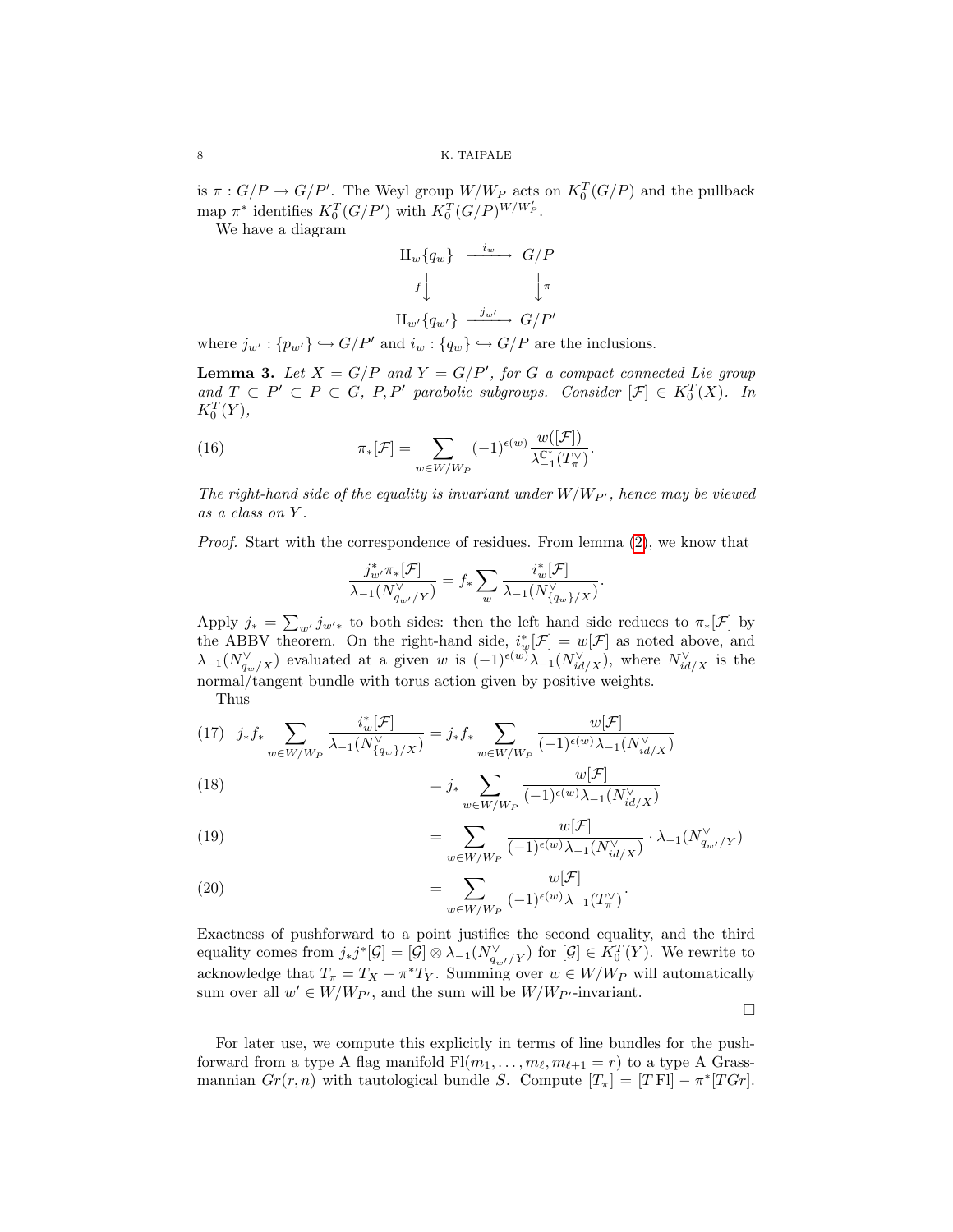The exact sequences for these tangent bundles are, again,

$$
0 \to S^{\vee} \otimes S \to S^{\vee} \otimes \mathbb{C}^n \to TGr \to 0
$$

$$
0 \to K \to \pi^* S^{\vee} \otimes \mathbb{C}^n \to TFl \to 0.
$$

K has a filtration,

$$
0 = K_0 \subset K_1 \subset \cdots \subset K_{\ell-1} \subset K_{\ell} = K,
$$

and each quotient can be written in terms of the tautological bundles  $S_{m_i}$  of the flag manifold:  $K_i/K_{i-1} = (S_{m_i}/S_{m_{i-1}})^{\vee} \otimes S_{m_i}$ . Each of these filters further as

$$
(S_{m_i}/S_{m_{i-1}})^{\vee} \otimes S_{m_1} \subset (S_{m_i}/S_{m_{i-1}})^{\vee} \otimes S_{m_2} \subset \cdots \subset (S_{m_i}/S_{m_{i-1}})^{\vee} \otimes S_{m_i}.
$$

Thus

$$
[T_{\pi}] = [T \text{ Fl}] - \pi^*[TGr] = \pi^*[S^{\vee} \otimes \mathbb{C}^n] - [\pi^*S^{\vee} \otimes \mathbb{C}^n] + \pi^*[S^{\vee} \otimes S] - \sum_{i \leq j} [(S_{m_j}/S_{m_{j-1}})^{\vee} \otimes (S_{m_i}/S_{m_{i-1}})].
$$

Using the splitting principle to write the tautological bundles of the flag in terms of  $\sum_{s=1}^{m_j-m_j-1} \mathcal{L}_{m_{j-1}+s} = S^{\vee}_{m_j},$ 

(21) 
$$
\lambda_{-1}^{\mathbb{C}^*}(T_{\pi}^{\vee}) = \frac{\lambda_{-1}^{\mathbb{C}^*}(\pi^*[S \otimes S^{\vee}])}{\lambda_{-1}^{\mathbb{C}^*}((\sum_{i \leq j}[(S_{m_j}/S_{m_{j-1}})^{\vee} \otimes (S_{m_i}/S_{m_{i-1}})])^{\vee})}
$$

(22) 
$$
= \frac{\prod_{i,j} (1 - \mathcal{L}_i^{\vee} \otimes \mathcal{L}_j)}{\prod_{i \le j} \prod_{s,t} (1 - \mathcal{L}_{m_{j-1}+s}^{\vee} \otimes \mathcal{L}_{m_{i-1}+t})}
$$

(23) 
$$
= \prod_{i>j} \prod_{s,t} (1 - \mathcal{L}_{m_{j-1}+s}^{\vee} \otimes \mathcal{L}_{m_{i-1}+t}).
$$

This is a class in  $K_0^T(Gr(r, n))$  because it is invariant under the action of  $S_r \times S_{n-r}$ .

## 2. The J-function of the Grassmannian

<span id="page-8-0"></span>The K-theoretic J-function of the Grassmannian is interesting not only for its own sake, but because it will be used in every other J-function computation hereafter.

**Theorem 1.** The K-theoretic J-function for the Grassmannian  $Gr(r, n)$  is

$$
J^{Gr(r,n),K}(Q,q) = \sum_{d} Q^d J_d^{Gr(r,n),K}(q)
$$

where

$$
J_d^{Gr(r,n),K}(q) = \sum_{d_1+\dots+d_r=d} (-1)^{(r-1)d} \left( \frac{\prod_{1 \leq j < i \leq r} (1-\mathcal{L}_i^{\vee} \otimes \mathcal{L}_j q^{d_i-d_j})}{\prod_{1 \leq j < i \leq r} (1-\mathcal{L}_i^{\vee} \otimes \mathcal{L}_j) \prod_{i=1}^r \prod_{\ell=1}^{d_i} (1-\mathcal{L}_i^{\vee} q^{\ell})^n} \right).
$$

Proof. The proof that follows is quite analogous to the proof by localization for the cohomological version in [\[BCFK05\]](#page-21-2). The reader is referred to [\[BCFK05\]](#page-21-2) for the proofs of the statements of the lemmas [\(4,](#page-9-0) [5\)](#page-9-1) below on the torus-fixed loci of Quot schemes.

To understand torus-fixed points of  $\mathrm{Quot}_{\mathbb{P}^1,d}(\mathbb{C}^n,n-r)$ ,  $\mathrm{Quot}_{\mathbb{P}^1,d}(\mathbb{C}^r,0)$  must be understood. The points of  $Quot_{\mathbb{P}^1,d}(\mathbb{C}^r,0)$  are degree d torsion quotients of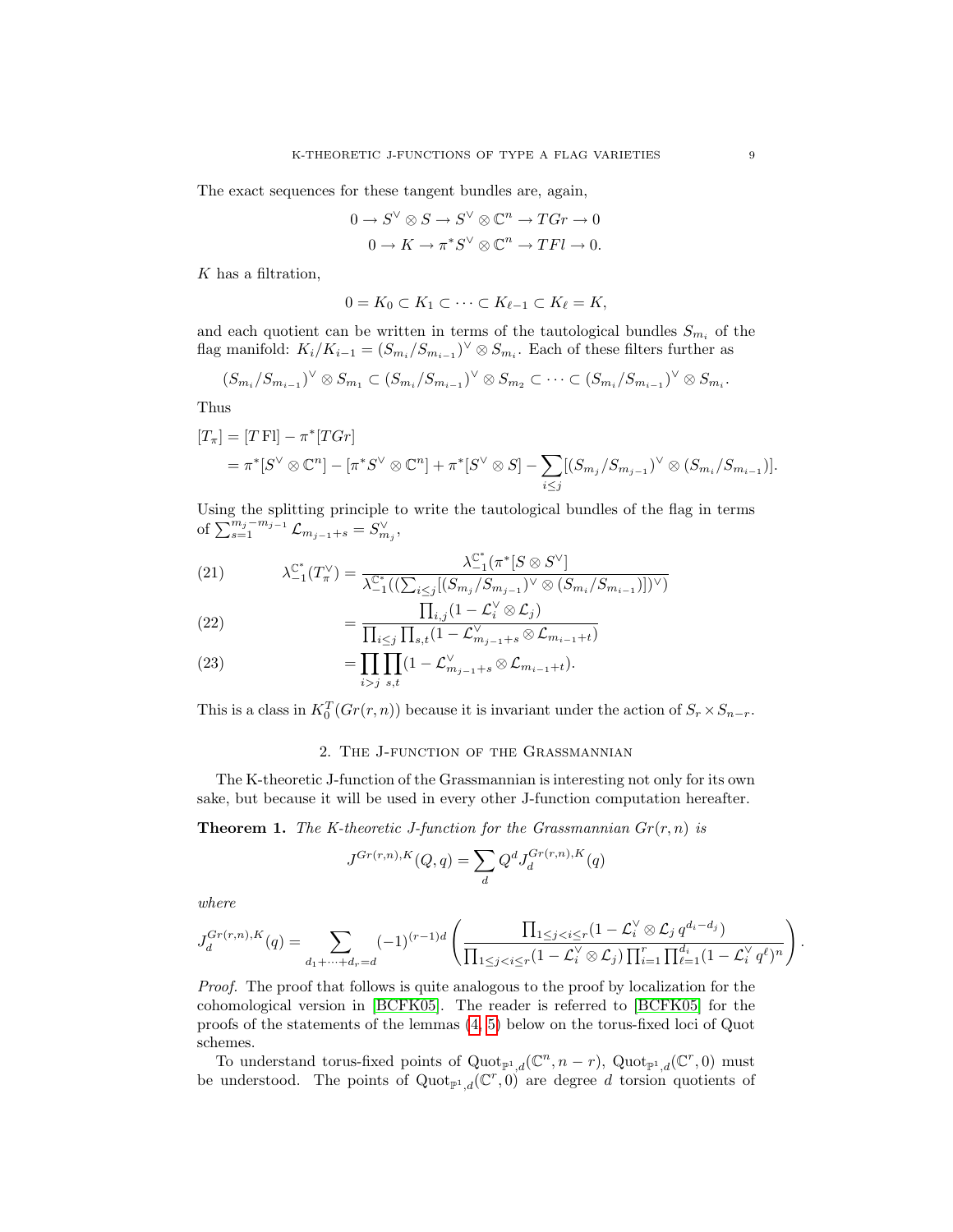$\mathbb{C}^r \otimes \mathcal{O}_{\mathbb{P}^1}$ . The top exterior power of the kernel vector bundle gives a map to  $\mathbb{P}^d$ :

- $\wedge^r: \mathrm{Quot}_{\mathbb{P}^1,d}(\mathbb{C}^r,0) \to \mathrm{Quot}_{\mathbb{P}^1,d}(\mathbb{C},0) = \mathbb{P}^d$ (24)
- (25)  $\wedge^r(K \subset \mathbb{C}^r \otimes \mathcal{O}_{\mathbb{P}^1}) \to (\wedge^r K) \subset \mathbb{C} \otimes \mathcal{O}_{\mathbb{P}^1}.$

This kernel K is a locally free sheaf on  $\mathbb{P}^1$  and splits as  $K \cong \mathcal{O}(d_1) \oplus \mathcal{O}(d_2) \oplus \ldots \oplus$  $\mathcal{O}(d_r)$ ,  $\sum d_i = d$ . Require that  $0 \leq d_1 \leq d_2 \leq \cdots \leq d_r$  to make this splitting unique. Then:

<span id="page-9-0"></span>**Lemma 4** (1.1 in [\[BCFK05\]](#page-21-2)). For each splitting type  $\{d_i\}$  as above, let  $m_1 < m_2 <$  $\cdots m_k$  denote the jumping indices (i.e.,  $0 \leq d_1 = \cdots d_{m_1} < d_{m_1+1} = \cdots = d_{m_2}$  $\cdots$ ). Then there is an embedding of the flag manifold:

$$
i_{\{d_i\}}:\mathrm{Fl}(m_1,m_2,\ldots,m_k;r) \hookrightarrow \mathrm{Quot}_{\mathbb{P}^1,d}(\mathbb{C}^r,0)
$$

with the property that each fixed point of the  $\mathbb{C}^*$ -action with supp $(Q) = \{0\}$  and with the kernel splitting type  $\{d_i\}$  corresponds to a point of the image of  $i_{\{d_i\}}$ .

Recall from our pushforward example the universal flag on  $Fl(m_1, m_2, \ldots, m_k; r)$ :

$$
0\subseteq S_{m_1}\subset S_{m_2}\subset \cdots S_{m_k}\subset S_{m_{k+1}}=\mathbb{C}^r\otimes \mathcal{O}_{\mathrm{Fl}}.
$$

Denote the projection from  $\mathbb{P}^1 \times \mathbb{F}$ l to Fl by  $\pi$ . Construct a sheaf K over  $\mathbb{P}^1 \times \mathbb{F}$ l so that  $\mathcal{K} := S_{m_{k+1}}^{(k)}$  where

$$
0 \subset \pi^* S_{m_1} \subset S_{m_2}^{(1)} \subset \cdots \subset S_{m_i}^{i-1} \subset \cdots \subset S_{m_{k+1}}^{(k)} \subset \mathbb{C}^r \otimes \mathcal{O}_{\mathbb{P}^1 \times \mathbb{F}^1}
$$

and

$$
S_{m_i}^{(i-1)}/S_{m_{i-1}}^{(i-2)} \cong \pi^*(S_{m_i}/S_{m_{i-1}})(-d_{m_i}z).
$$

<span id="page-9-1"></span>**Lemma 5** (1.2 in [\[BCFK05\]](#page-21-2)). There is a natural  $\mathbb{C}^*$ -equivariant embedding

$$
j:\mathrm{Quot}_{\mathbb{P}^1,d}(S,0)\hookrightarrow \mathrm{Quot}_{\mathbb{P}^1,d}(\mathbb{C}^n,n-r)
$$

such that all the fixed points of the  $\mathbb{C}^*$ -action on  $\mathrm{Quot}_{\mathbb{P}^1,d}(\mathbb{C}^n,n-r)$  are contained in the image. The fixed points of  $\text{Quot}_{\mathbb{P}^1,d}(\mathbb{C}^n,n-r)$  that also satisfy  $\text{supp}(\text{tor}(\mathcal{Q}))=$  $\{0\}$  (the support of the torsion part of Q) are precisely the images of flag manifolds

$$
i_{\{d_i\}}:\mathrm{Fl}(m_1,m_2,\ldots,m_k,r;n)=\mathrm{Fl}(m_1,m_2,\ldots,m_k;S)\hookrightarrow\mathrm{Quot}_{\mathbb{P}^1,d}(S,0)
$$

embedded by the relative version of Lemma 1.1.

Use the following diagram to justify a K-theoretic version of lemma 1.3 from [\[BCFK05\]](#page-21-2), which shifts the calculation of the residue to the Quot scheme and allows us to exploit the flag variety structure of the Quot scheme's torus-fixed loci.

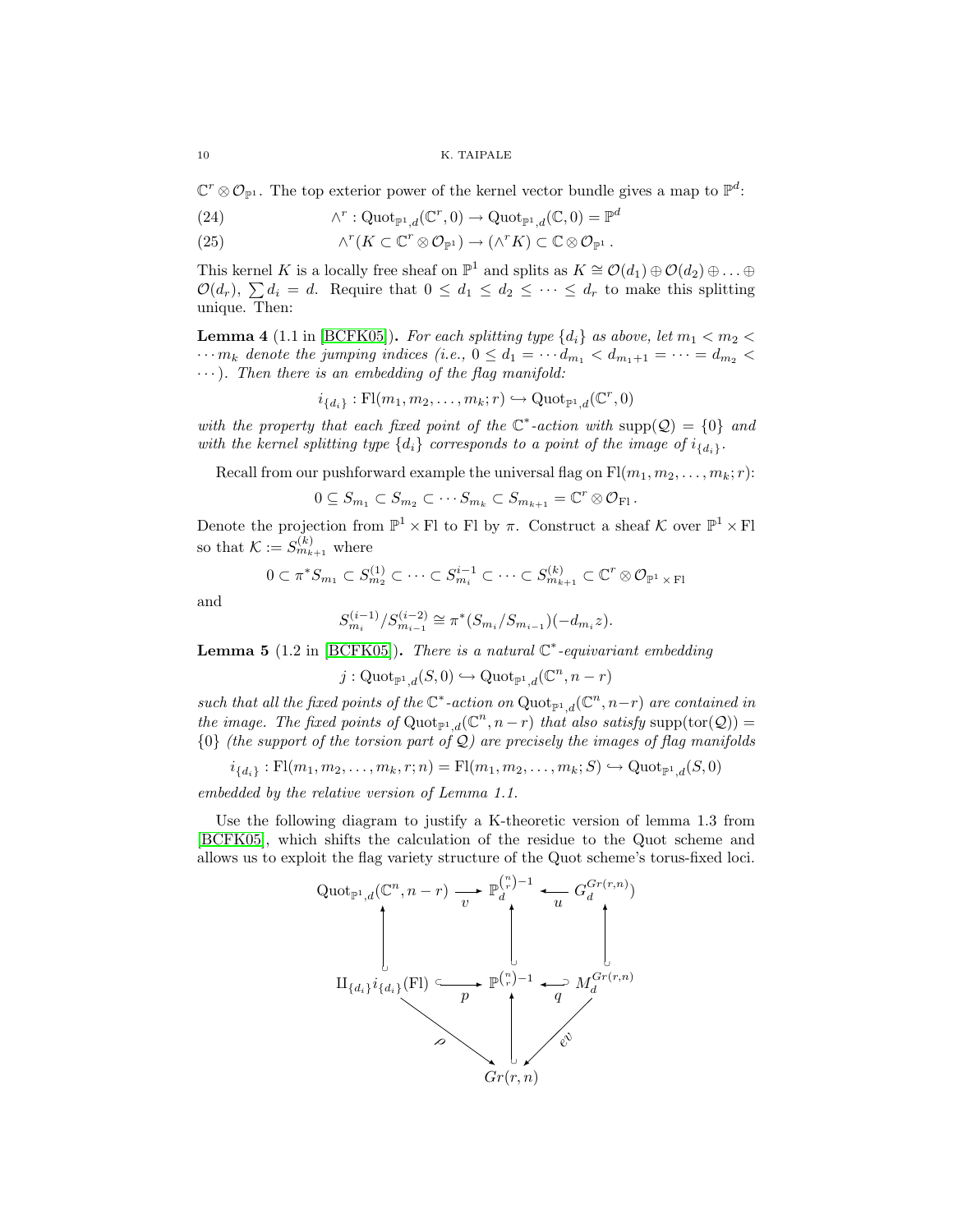Lemma 6.

(26) 
$$
J_d^{Gr,K}(q) = \sum_{\{d_i\}} \rho_* \left( \frac{[\mathcal{O}_{i_{\{d_i\}}\,F}]}{\lambda_{-1}^{\mathbb{C}^*}(T_{i_{\{d_i\}}\,F}^{\vee})} \right),
$$

where  $\rho : \mathrm{Fl}(m_1, \ldots, m_k, r, n) \to Gr(r, n)$ .

*Proof.* The second row of the diagram consists of  $\mathbb{C}^*$ -fixed loci of the first row. Use correspondence of residues twice and the fact that  $u_*[{\cal O}_{G_d^{Gr(r,n)}}] = v_*[{\cal O}_{\text{Quot}_{\mathbb{P}^1,d}(\mathbb{C}^n,n-r)}]$ to see that

$$
q_*\left(\frac{[\mathcal{O}_{M_d^{Gr(r,n)}}]}{\lambda_{-1}^{\mathbb{C}^*}(N_{M_d^{Gr(r,n)}/G_d^{Gr(r,n)}})}\right)=\sum_{\{d_i\}}p_*\left(\frac{[\mathcal{O}_{i_{\{d_i\}}}\operatorname{Fl}_{\{d_i\}}]}{\lambda_{-1}^{\mathbb{C}^*}(T_{i_{\{d_i\}}}\operatorname{Fl})}\right).
$$

(See [\[SS01\]](#page-22-3) for a proof that the image of u and v,  $Gr(r, n)<sub>d</sub>$ , has rational singularities.) However, this equality is on  $\mathbb{P}^{n \choose r}-1$  rather than  $Gr(r, n)$ . Add an additional action by  $T = (\mathbb{C}^*)^n$  with weights  $\lambda_1, \ldots, \lambda_n$  to obtain an injective map induced by the Plücker embedding

$$
K_T^*(Gr(r,n)) \to K_T^*(\mathbb{P}^{n-1}).
$$

This allows us to view the following classes in  $K_T(\mathbb{P}^{n\choose r}-1)$  as classes in  $K_T(Gr(r,n))$ :

$$
q_{T*}\left(\frac{[\mathcal{O}_{M_d^{Gr(r,n)}}]}{\lambda_{-1}^{\mathbb{C}^* \times T}(N_{M_d^{Gr(r,n)}/G_d^{Gr(r,n)}})}\right) = \sum_{\{d_i\}} p_{T*}\left(\frac{[\mathcal{O}_{\mathrm{Fl}_{\{d_i\}}}] }{\lambda_{-1}^{\mathbb{C}^* \times T}(T_{i_{\{d_i\}}\mathrm{Fl}}^{\vee})}\right) \in K_T^*(Gr(r,n)).
$$

In particular, their restrictions are also in  $K_T(Gr(r, n))$ :

$$
ev_{T*}\left(\frac{[\mathcal{O}_{M_d^{Gr(r,n)}}]}{\lambda_{-1}^{\mathbb{C}^* \times T}(N_{M_d^{Gr(r,n)}/G_d^{Gr(r,n)}})}\right) = \sum_{\{d_i\}} \rho_{T*}\left(\frac{[\mathcal{O}_{i_{\{d_i\}} F1_{\{d_i\}}}] }{\lambda_{-1}^{\mathbb{C}^* \times T}(T_{i_{\{d_i\}} F1})}\right) \in K_T^*(Gr(r,n)).
$$

As  $\lambda_i \to 0$  the  $\mathbb{C}^* \times T$ -equivariant terms go to the  $\mathbb{C}^*$ -equivariant terms:

$$
ev_*\left( \frac{[\mathcal{O}_{M_d^{Gr(r,n)}}]}{\lambda_{-1}^{\mathbb{C}^*}(N_{M_d^{Gr(r,n)}/G_d^{Gr(r,n)}})} \right) = \sum_{\{d_i\}} \rho_*\left( \frac{[\mathcal{O}_{i_{\{d_i\}} F1_{\{d_i\}}}] }{\lambda_{-1}^{\mathbb{C}^*}(T_{i_{\{d_i\}} F1)}^{\vee}} \right) \in K^*(Gr(r,n)).
$$

To find the J-function for the Grassmannian, then, we need to find  $\lambda_{-1}^{\mathbb{C}^*}(T_{i_{\{d_i\}}F1}^{\vee})$ and push it forward using localization. We know that

(27) 
$$
\lambda_{-1}^{\mathbb{C}^*}(T_{i_{\{d_i\}} F1}^{\vee}) = \lambda_{-1}^{\mathbb{C}^*}(T \text{ Quot } |_{i_{\{d_i\}} F1}^{\vee}/TFl^{\vee})
$$

$$
= \frac{\lambda_{-1}^{\mathbb{C}^*}((\pi_* K^{\vee}/\pi^* S^{\vee})^{\vee})^n \lambda_{-1}^{\mathbb{C}^*}((R^1 \pi_* K^{\vee} \otimes K)^{\vee})}{\lambda_{-1}^{\mathbb{C}^*}((\pi_* (K^{\vee} \otimes K)/K)^{\vee})}.
$$

The second equality comes from the following exact sequences:

(29) 
$$
0 \to \pi_*(\mathcal{K}^{\vee} \otimes \mathcal{K}) \to \pi_*\mathcal{K}^{\vee} \otimes \mathbb{C}^n \to T \text{ Quot} \to R^1\pi_*\mathcal{K}^{\vee} \otimes \mathcal{K} \to 0
$$

(30) 
$$
0 \to K \to \rho^* S^\vee \otimes \mathbb{C}^n \to TFl(m_1, \dots, m_k, S) \to 0.
$$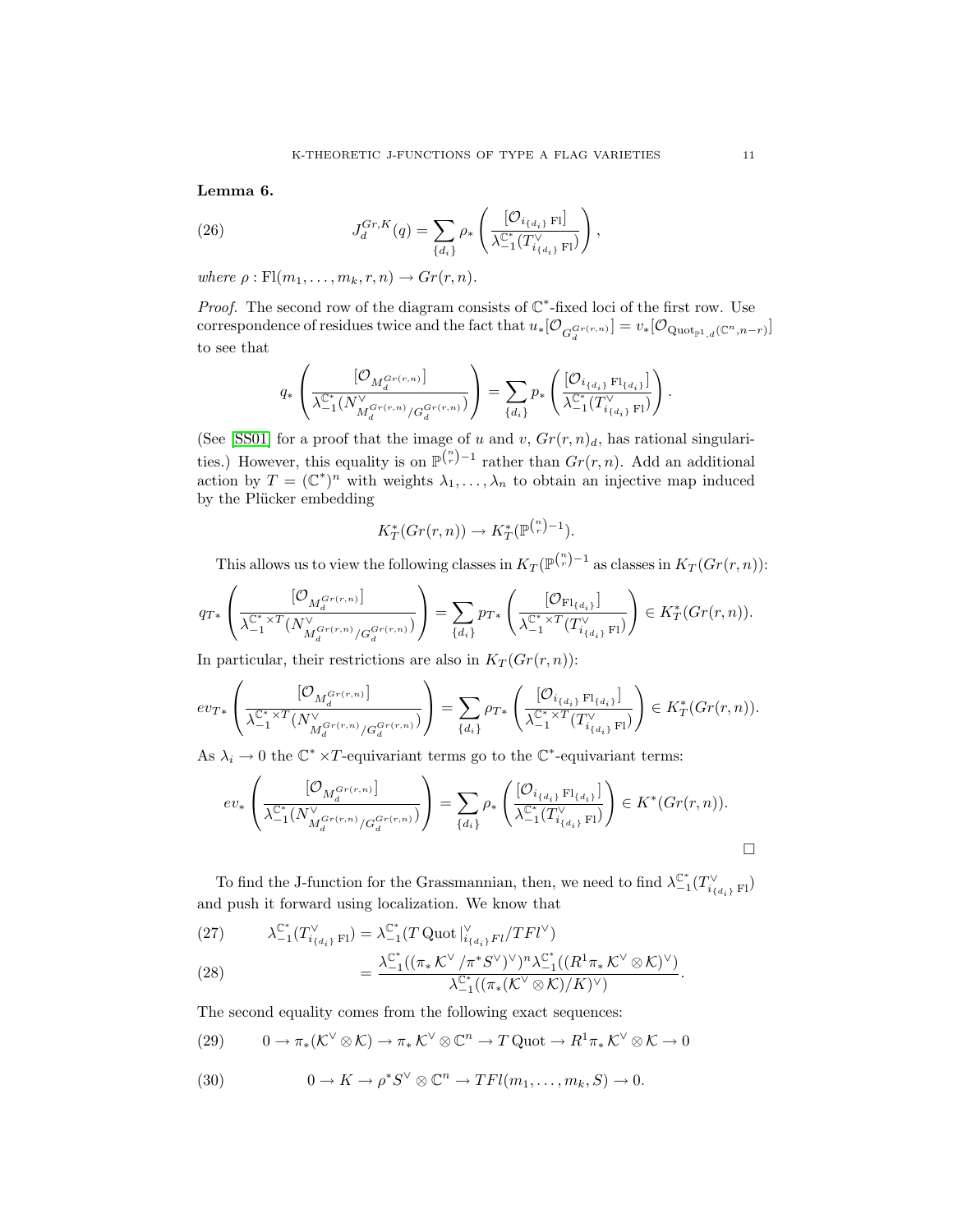The filtration of K worked out in the pushforward example (see section  $(1.5)$ ) gives

(31) 
$$
[TFl] = n[\rho^*S^\vee] - \sum_{i \leq j} [(S_{m_j}/S_{m_{j-1}})^\vee \otimes (S_{m_i}/S_{m_{i-1}})].
$$

Once again, the splitting principle gives this in terms of line bundles:

$$
\sum_{s=1}^{m_i - m_{i-1}} \mathcal{L}_{m_{i-1} + s} = (S_{m_i}/S_{m_{i-1}})^{\vee}
$$

in the Grothendieck group of Fl. Thus

(32) 
$$
[TFl] = n \sum_{i} \sum_{s} \mathcal{L}_{m_{i-1}+s} - \sum_{i \leq j} \sum_{s,t} (\mathcal{L}_{m_{j-1}+s} \otimes \mathcal{L}_{m_{i-1}+t}^{\vee}).
$$

Taking the equivariant Euler class of the dual of the previous,

(33) 
$$
\lambda_{-1}^{\mathbb{C}^*}(TFl^{\vee}) = \frac{\prod_{i=1}^{\ell} \prod_{s=1}^{m_i - m_{i-1}} (1 - \mathcal{L}_{m_{i-1}+s}^{\vee})^n}{\prod_{i \leq j} \prod_{s,t} (1 - \mathcal{L}_{m_{j-1}+s}^{\vee} \otimes \mathcal{L}_{m_{i-1}+t})}.
$$

Moving to T Quot, note that we restrict to  $\mathbb{P}^1 \times Fl$  from  $\mathbb{P}^1 \times$  Quot, and then project by  $\pi : \mathbb{P}^1 \times Fl \to Fl$ . We will use the fact that

(34) 
$$
[\mathcal{K}^{\vee} \otimes \mathcal{K}] = \sum_{i,j=1}^{k+1} [\pi^*((S_{m_i}/S_{m_{i-1}})^{\vee} \otimes (S_{m_j}/S_{m_{j-1}}))(d_{m_i} - d_{m_j})]
$$

It is easiest to consider the complex  $R^{\bullet}\pi_*(\mathcal{K}^{\vee}\otimes\mathcal{K})$ , because many cancellations will occur between the two terms.

Compute by looking at the complex  $R^{\bullet} \pi_*(\mathcal{K}^{\vee} \otimes \mathcal{K})$  fiberwise.

(35)

$$
[R^{\bullet}\pi_*(\mathcal{K}^{\vee}\otimes\mathcal{K})] \cong [H^0(\mathbb{P}^1, \oplus_{i,j=1}^{r+1}\pi^*((S_{m_i}/S_{m_{i-1}})^{\vee})\otimes (S_{m_j}/S_{m_{j-1}})(d_{m_i}-d_{m_j}))]
$$
  
\n
$$
-[H^1(\mathbb{P}^1, \oplus_{i,j=1}^{r+1}\pi^*((S_{m_i}/S_{m_{i-1}})^{\vee})\otimes (S_{m_j}/S_{m_{j-1}})(d_{m_i}-d_{m_j}))]
$$
  
\n
$$
=[H^0(\mathbb{P}^1, \oplus_{1\leq j\leq i\leq r+1}\pi^*((S_{m_i}/S_{m_{i-1}})^{\vee})\otimes (S_{m_j}/S_{m_{j-1}})(d_{m_i}-d_{m_j}))]
$$
  
\n
$$
-[H^1(\mathbb{P}^1, \oplus_{1\leq i
$$

In the last line we drop the portions of the fiber bundle that don't contribute because of the twist by  $\mathcal{O}(d_{m_i}-d_{m_j}).$ 

Use Serre duality on the  $H^1$  term:

$$
(36) \quad [H^{1}(\mathbb{P}^{1}, \oplus_{1 \leq i < j \leq r+1} \pi^{*}((S_{m_{i}}/S_{m_{i-1}})^{\vee}) \otimes (S_{m_{j}}/S_{m_{j-1}})(d_{m_{i}} - d_{m_{j}}))]
$$
\n
$$
\cong [H^{0}(\mathbb{P}^{1}, \oplus_{1 \leq i < j \leq r+1} \pi^{*}((S_{m_{i}}/S_{m_{i-1}})) \otimes (S_{m_{j}}/S_{m_{j-1}})^{\vee}(-d_{m_{i}} + d_{m_{j}} - 2))]^{\vee}.
$$

In order to get equivariant Euler characteristic, rewrite using splitting principle as sum of line bundles:

$$
(37) \quad [R^{\bullet}\pi_*(\mathcal{K}^{\vee}\otimes\mathcal{K})] = [\oplus_{1\leq j\leq i\leq r+1}(\oplus_s\mathcal{L}_{m_{i-1}+s})\otimes(\oplus_t\mathcal{L}_{m_{j-1}+t}^{\vee})(d_{m_i}-d_{m_j})] \\ - [\oplus_{1\leq i
$$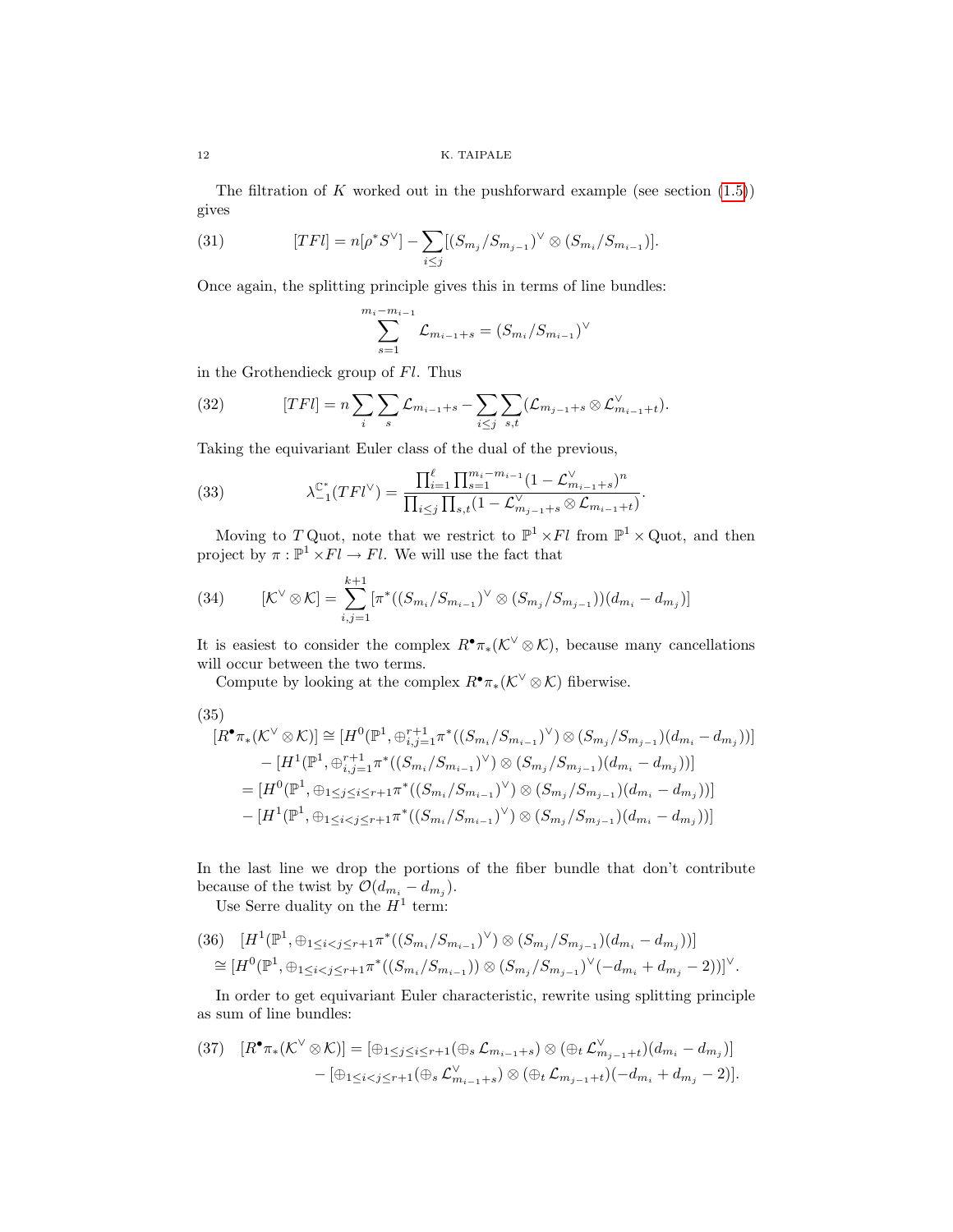Since the dual appears on the line bundle with smaller index on both sides, reindex so that  $\mathcal{L}^{\vee}$  has index  $j, j < i$ .

$$
(38) \quad [R^{\bullet}\pi_*(\mathcal{K}^{\vee}\otimes\mathcal{K})]=[\oplus_{1\leq j\leq i\leq r+1}(\oplus_s\mathcal{L}_{m_{i-1}+s})\otimes(\oplus_t\mathcal{L}_{m_{j-1}+t}^{\vee})(d_{m_i}-d_{m_j})]
$$

$$
-[\oplus_{1\leq j
$$

When we take equivariant Euler classes, we decompose according to the character  $q^k$  of the  $S^1$ -action on  $\mathbb{P}^1$ :  $\lambda_{-1}^{\mathbb{C}^*}(\bigoplus_i \mathcal{L}_i \otimes \mathcal{O}(d)) = \prod_i \prod_{k=0}^d (1 - \mathcal{L}_i q^k)$ . Looking at the  $S^1$ -action on  $H^0(\mathbb{P}^1, F(d))$  and  $H^1(\mathbb{P}^1, F(d))^{\vee}$  tells us that all sections "in the middle" cancel, and we are left with

$$
(39) \quad \lambda_{-1}^{\mathbb{C}^*}((R^0\pi_*(\mathcal{K}^{\vee}\otimes \mathcal{K})\ominus R^1\pi_*(\mathcal{K}^{\vee}\otimes \mathcal{K}))^{\vee})
$$
  
= 
$$
\prod_{i>j}\prod_{s,t}(-1)^{r_ir_j(d_{ij}-1)}(1-\mathcal{L}^{\vee}_{m_{i-1}+s}\otimes \mathcal{L}_{m_{j-1}+t}q^{d_{ij}})(1-\mathcal{L}^{\vee}_{m_{i-1}+s}\otimes \mathcal{L}_{m_{j-1}+t}),
$$

where  $r_i = m_i - m_{i-1}$  and  $d_{ij} = d_i - d_j$ . In addition, there is a term with  $i = j$ that cancels with an equal contribution from K below.

The rest of the calculation proceeds more easily:

(40) 
$$
\lambda_{-1}^{\mathbb{C}^*}(K^{\vee}) = \lambda_{-1}^{\mathbb{C}^*}([\oplus_{1 \leq i \leq j \leq r+1} (S_{m_j}/S_{m_{j-1}})^{\vee} \otimes (S_{m_i}/S_{m_{i-1}})]^{\vee})
$$

(41) 
$$
= \prod_{1 \leq i \leq j \leq r+1} \prod_{s,t} (1 - \mathcal{L}_{m_{j-1}+s}^{\vee} \otimes \mathcal{L}_{m_{i-1}+t})
$$

Notice that within is the piece with  $i = j$  that cancels exactly the same contribution from  $[R^{\bullet}\pi_*(\mathcal{K}^{\vee}\otimes\mathcal{K})].$ 

Finally,

(42) 
$$
\lambda_{-1}^{\mathbb{C}^*}((\pi_*\mathcal{K})^n) = \lambda_{-1}^{\mathbb{C}^*}((\pi_*(\oplus_i \pi^*(S_{m_i}/S_{m_{i-1}})^{\vee}(d_{m_i})))^n)^{\vee}
$$

(43) 
$$
= \prod_{i=1}^{r+1} \prod_{s=1}^{r_i} \prod_{k=0}^{d_{m_i}} (1 - \mathcal{L}_{m_{i-1}+s}^{\vee} q^k)^n
$$

while

(44) 
$$
\lambda_{-1}^{\mathbb{C}^*}((\pi_*S)^n) = \prod_{i=1}^{r+1} \prod_{s=1}^{r_i} (1 - \mathcal{L}_{m_{i-1}+s}^{\vee})^n.
$$

Thus

(45) 
$$
\lambda_{-1}^{\mathbb{C}^*}(\pi_* \mathcal{K}/\pi^{\vee} S)^n = \prod_{i=1}^{r+1} \prod_{s=1}^{r_i} \prod_{k=1}^{d_{m_i}} (1 - \mathcal{L}_{m_{i-1}+s}^{\vee} q^k)^n.
$$

Combine all of the above, with a little bit of re-indexing here and there:

<span id="page-12-0"></span>(46) 
$$
\lambda_{-1}^{\mathbb{C}^*}(T_{i_{\{d_i\}}\mathrm{Fl}}^{\vee}) = \frac{\prod_{i=1}^{r+1} \prod_{s} \prod_{\ell=1}^{d_{m_i}} (1 - \mathcal{L}_{m_{i-1}+s}^{\vee} q^{\ell})^n}{\prod_{i>j} (-1)^{r_i r_j(d_{ij}-1)} \prod_{s,t} (1 - \mathcal{L}_{m_{i-1}+s}^{\vee} \otimes \mathcal{L}_{m_{j-1}+t} q^{d_{ij}})}.
$$

This is what we now need to push forward, as (47)

$$
J_d^{Gr(r,n),K}(\hbar) = \sum_{\{d_i\}} \rho_* \left( \frac{\prod_{i>j} (-1)^{r_i r_j (d_{ij}-1)} \prod_{s,t} (1 - \mathcal{L}_{m_{i-1}+s}^{\vee} \otimes \mathcal{L}_{m_{j-1}+t} q^{d_{ij}})}{\prod_{i=1}^{r+1} \prod_s \prod_{\ell=1}^{d_{m_i}} (1 - \mathcal{L}_{m_{i-1}+s}^{\vee} q^{\ell})^n} \right)
$$

.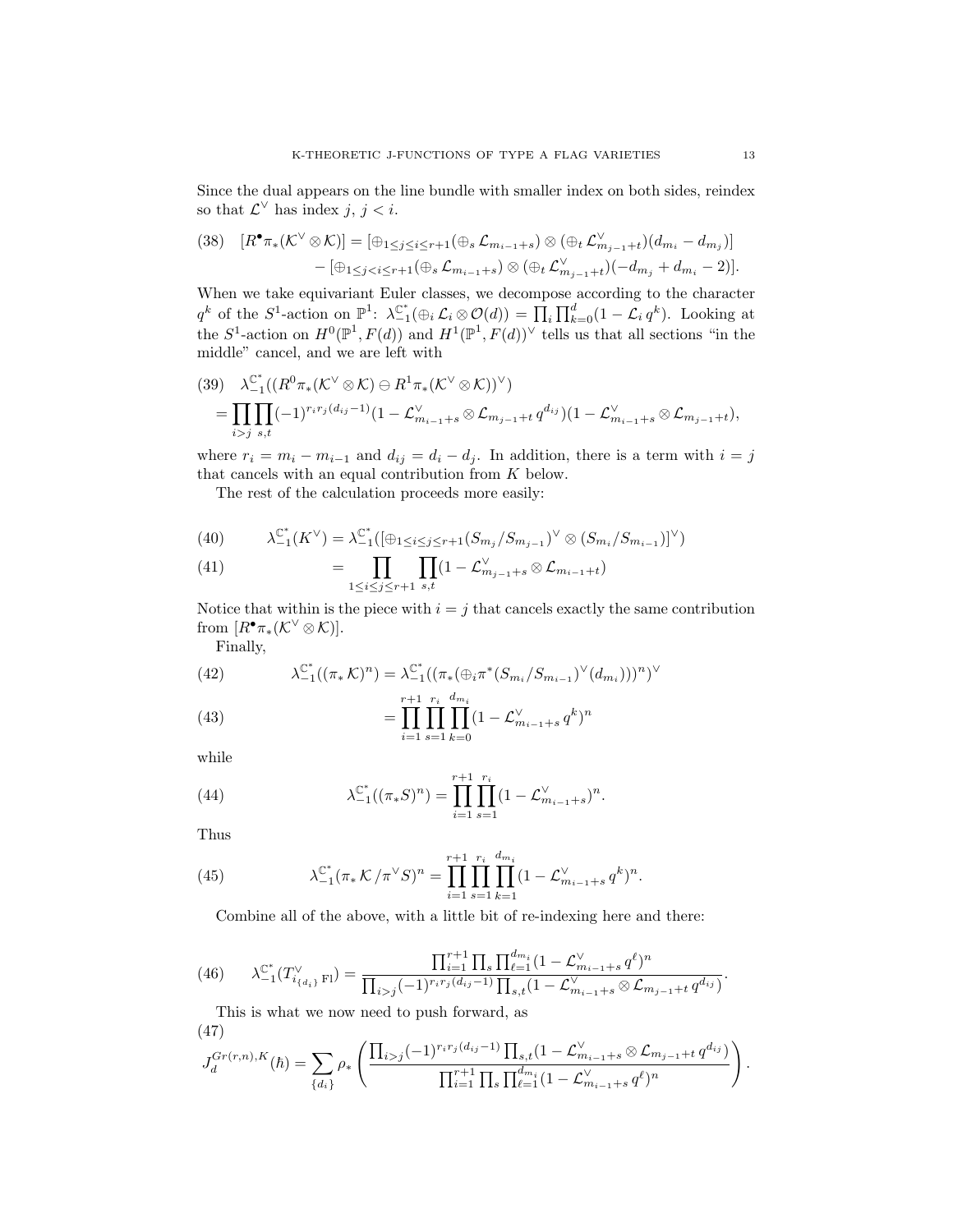Using the pushforward lemma [\(3\)](#page-7-0), we know that

(48) 
$$
\sum_{\{d_i\}} \rho_* P = \sum_{\{d_i\}} \sum_w w \left[ \frac{P}{\lambda_{-1}^{\mathbb{C}^*}(T_\pi^\vee)} \right]
$$

for  $w \in S_r/(S_{r_1} \times \cdots \times S_{r_{k+1}}).$ 

Finally, use the reasoning from [\[BCFK05\]](#page-21-2): given any partition  $d_i$  of d with  $k+1$ distinct  $d_i$ s and  $r_i$  denoting multiplicity, there is a unique  $w \in S_r/(S_{r_1} \times \cdots \times S_{r_{k+1}})$ such that  $w^{-1}$  arranges  $(d_1, \ldots, d_r)$  in nondecreasing order  $d_1 \leq \cdots \leq d_r$ . Use this to replace the double sum:

$$
(49)
$$

$$
J_d^{Gr(r,n),K}(q) = \sum_{\{d_i\}} \sum_w \left( \frac{\prod_{j < i} \prod_{s,t} (1 - \mathcal{L}_{m_{i-1}+s}^{\vee} \otimes \mathcal{L}_{m_{j-1}+t} q^{d_{ij}})}{\prod_{i=1}^{r+1} \prod_s \prod_{\ell=1}^{d_{m_i}} (1 - \mathcal{L}_{m_{i-1}+s}^{\vee} q^{\ell})^n} \right)
$$
\n
$$
\frac{1}{\prod_{j < i} (-1)^{r_i r_j (d_{ij}-1)} \prod_{s,t} (1 - \mathcal{L}_{m_{j-1}+s}^{\vee} \otimes \mathcal{L}_{m_{i-1}+t})} \right)
$$
\n
$$
= \sum_d (-1)^{(r-1)d} \left( \frac{\prod_{1 \le j < i \le r} (1 - \mathcal{L}_i^{\vee} \otimes \mathcal{L}_j q^{d_{ij}})}{\prod_{1 \le j < i \le r} (1 - \mathcal{L}_i^{\vee} \otimes \mathcal{L}_j) \prod_{i=1}^{r} \prod_{\ell=1}^{d_i} (1 - \mathcal{L}_i^{\vee} q^{\ell})^n} \right).
$$
\n
$$
\prod_{j=1}^n \sum_{j=1}^n \sum_{j=1}^n \binom{d_{m_j}}{d_{m_j}}
$$

This process will be used in all further computations of K-theoretic J-functions.  $\Box$ 

<span id="page-13-0"></span>2.1. Application: the abelian-nonabelian correspondence. One corollary of this result is the analogue of a result in [\[BCFK05\]](#page-21-2), a proof of one case of the abelian-nonabelian correspondence. The abelian-nonabelian correspondence is a broad conjectural relationship between the Gromov-Witten theories and Frobenius structures of GIT quotients of a space V by a group G and its maximal torus  $T \subset G$ . In this case, we consider  $V = \text{Hom}(\mathbb{C}^r, \mathbb{C}^n)$  and  $G = GL_k$ . Then  $V//G = Gr(r, n)$ and  $V/(T = (\mathbb{P}^{n-1})^r$ . In [\[BCFK05\]](#page-21-2) it is shown that

(51) 
$$
J^{Gr(r,n)} = e^{-\sigma_1(r-1)\pi\sqrt{-1}/\hbar} \frac{\mathcal{D}_{\Delta} J^{(p^{n-1})^r}}{\Delta} \Big|_{t_i = t + (r-1)\pi\sqrt{-1}},
$$

where

$$
\Delta = \prod_{i < j} (x_i - x_j) \quad \text{and} \quad \mathcal{D}_{\Delta} = \prod_{i < j} \left( \hbar \frac{\partial}{\partial t_i} - \hbar \frac{\partial}{\partial t_j} \right),
$$

and  $t_i$  a basis for  $H_2(Gr(r, n), \mathbb{C}), x_i$  Chern roots of the dual of the tautological bundle  $S^{\vee}$ , and  $\sigma_1$  the basis for  $H^2(Gr(r, n), \mathbb{C})$ .

We must make modifications for the K-theoretic version, and take inspiration from [\[GL03\]](#page-21-3). Use the operator

(52) 
$$
q^{\partial/\partial t_i}: t_j \mapsto t_j + \delta_{ij} \ln q
$$

to define

(53) 
$$
\mathcal{D}_{\Delta} := \prod_{i > j} (q^{\partial/\partial t_i} - q^{\partial/\partial t_j}).
$$

In addition, we define

(54) 
$$
\Delta := \prod_{i > j} (\mathcal{L}_i^{\vee} - \mathcal{L}_j^{\vee}) = \prod_{i > j} (1 - \mathcal{L}_i^{\vee} \otimes \mathcal{L}_j).
$$

Notice the switch from  $i < j$  to  $i > j$ : this is because in K-theory our notion of "positivity" is different. (See work of [\[GK95,](#page-21-21) [GR04,](#page-21-22) [AGM08\]](#page-20-2) for more on positivity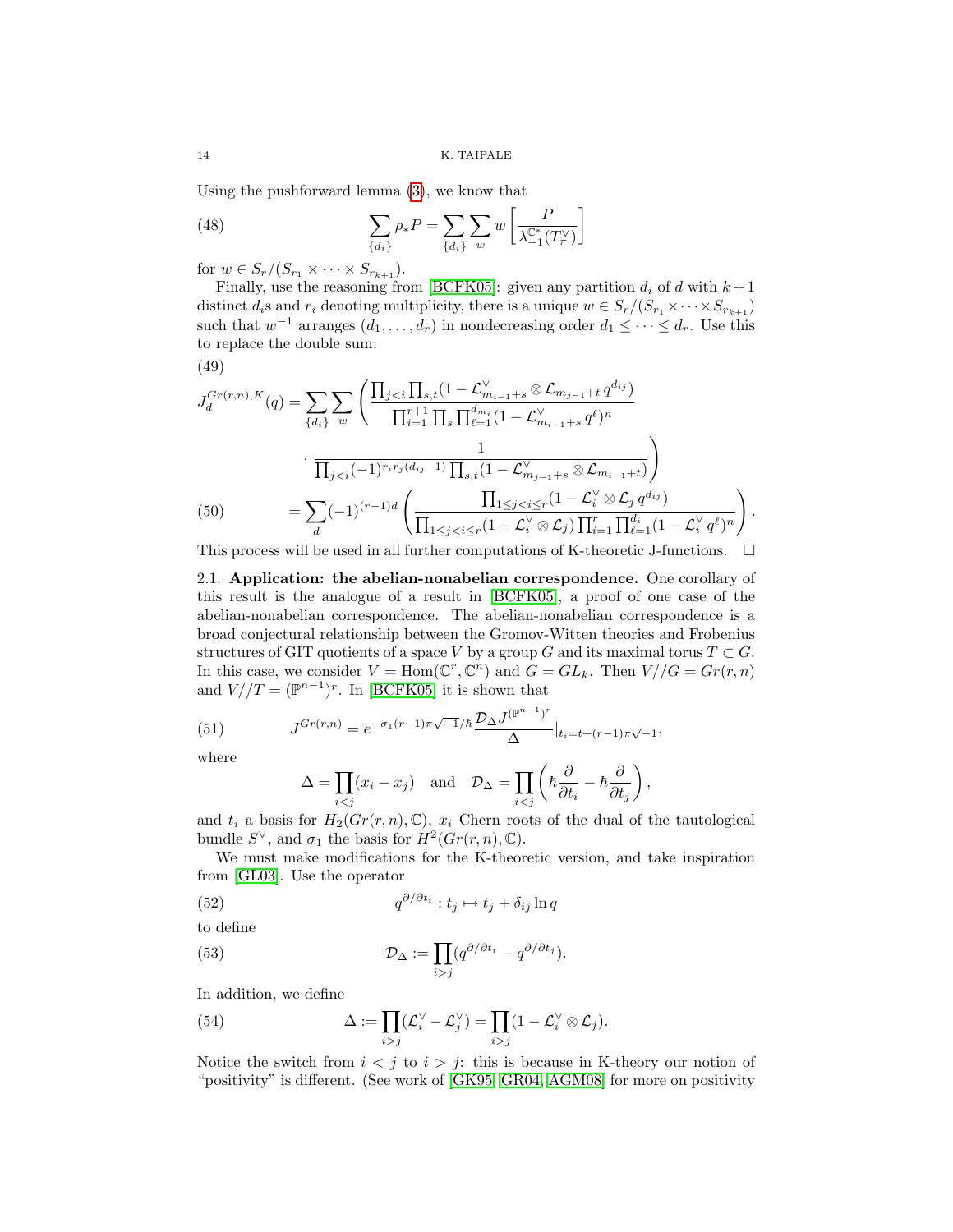in K-theory.) Last, but not least, we must use a modified version of the J-function:  $(\mathcal{L}^{\vee})^{\ln Q/\ln q} J^K$ , where  $\mathcal{L}^z = \mathcal{L}_1^{z_1} \cdots \mathcal{L}_r^{z_r}$ .

### Corollary 1.

(55) 
$$
\frac{\mathcal{D}_{\Delta}(J^{(\mathbb{P}^{n-1})^r,K})}{\Delta}|_{t_i=t+(r-1)\pi\sqrt{-1}} = (\mathcal{L}^{\vee})^{\ln Q/\ln q} J^{Gr(r,n),K}
$$

*Proof.* Recall that the K-theoretic J-function for the Grassmannian  $Gr(r, n)$  is

$$
J^{Gr(r,n),K}(Q,q) = \sum_{d} J_d^{Gr(r,n),K}(q)Q^d
$$

where

$$
J_d^{Gr(r,n),K}(q) = \sum_{d_1+\dots+d_r=d} (-1)^{(r-1)d} \left( \frac{\prod_{1 \leq j < i \leq r} (1-\mathcal{L}_i^{\vee} \otimes \mathcal{L}_j q^{d_i-d_j})}{\prod_{1 \leq j < i \leq r} (1-\mathcal{L}_i^{\vee} \otimes \mathcal{L}_j) \prod_{i=1}^r \prod_{\ell=1}^{d_i} (1-\mathcal{L}_i^{\vee} q^{\ell})^n} \right).
$$

Applying  $q^{\partial/\partial t_i}$  to  $(\mathcal{L}^{\vee})^{\ln Q/\ln q} J^{(\mathbb{P}^{n-1})^r, K}$ , we get

(56) 
$$
q^{\partial/\partial t_i}((\mathcal{L}^{\vee})^{\ln Q/\ln q}J^{(\mathbb{P}^{n-1})^r,K}) = \sum_{d_1+\cdots+d_k=d}\mathcal{L}_i^{\vee}q^{d_i}((\mathcal{L}^{\vee})^{\ln Q/\ln q}J_d^{(\mathbb{P}^{n-1})^r,K}).
$$

Thus the application of  $\mathcal{D}_{\Delta}/\Delta$  to the same results in  $(57)$ 

(58)  
\n
$$
\frac{\mathcal{D}_{\Delta}}{\Delta}((\mathcal{L}^{\vee})^{\ln Q/\ln q}J^{(\mathbb{P}^{n-1})^r,K}) = \sum_{d} \prod_{i>j} \frac{(\mathcal{L}_i^{\vee} q^{d_i} - \mathcal{L}_j^{\vee} q^{d_j})}{(\mathcal{L}_i^{\vee} - \mathcal{L}_j^{\vee})} ((\mathcal{L}^{\vee})^{\ln Q/\ln q} J_d^{(\mathbb{P}^{n-1})^r,K})
$$
\n
$$
= \prod_{i>j} \frac{(1 - \mathcal{L}_i^{\vee} \otimes \mathcal{L}_j q^{d_i - d_j})}{(1 - \mathcal{L}_i^{\vee} \otimes \mathcal{L}_j)} ((\mathcal{L}^{\vee})^{\ln Q/\ln q} J_d^{(\mathbb{P}^{n-1})^r,K}).
$$

When  $t_i$  is specialized to  $t + (r - 1)\pi\sqrt{-1}$ ,  $Q_i = e^{t_i}$  goes to  $e^{t + (r-1)\pi\sqrt{-1}} =$  $(-1)^{(r-1)}Q$ , and so

(59) 
$$
\frac{\mathcal{D}_{\Delta}(J^{(\mathbb{P}^{n-1})^r,K})}{\Delta}|_{t_i=t+(r-1)\pi\sqrt{-1}} =
$$
  

$$
(\mathcal{L}^{\vee})^{\ln Q/\ln q} \sum_{d} (-1)^{(r-1)d} Q^d \prod_{i>j} \frac{(1-\mathcal{L}_i^{\vee} \otimes \mathcal{L}_j q^{d_i-d_j})}{(1-\mathcal{L}_i^{\vee} \otimes \mathcal{L}_j) \prod_{i=1}^r \prod_{\ell=1}^d (1-q^{\ell} \mathcal{L}_i^{\vee})^n},
$$
 which is  $(\mathcal{L}^{\vee})^{\ln Q/\ln q} J^{Gr(r,n),K}.$ 

 $\Box$ 

## 3. The J-function of flag varieties of type A

<span id="page-14-1"></span><span id="page-14-0"></span>3.1. A simple lemma. To calculate the K-theoretic J-function of the flag manifold, more machinery is needed. We will look at the flag manifold as a subvariety of a product of Grassmannians, all embedded in projective space:  $Fl(m_1, \ldots, m_\ell =$  $(k, n) \subset \prod_{i=1}^{\ell} Gr(m_i, n) \subset \mathbb{P}^N$ . A more general result can be proved for homogeneous varieties  $X \subset Y \subset \mathbb{P}^N$ . In all the following Y will be a Grassmannian or a product of Grassmannians.

Just as in our calculation of the K-theoretic J-function of projective space itself, we will want to compare  $M_d^X \subset G_d^X$  to some  $X_d \subset \mathbb{P}_d^N$ . The equations that cut X and Y out of  $\mathbb{P}^N$  naturally extend to cut out  $X_d \subset Y_d \subset \mathbb{P}^N_d$  because X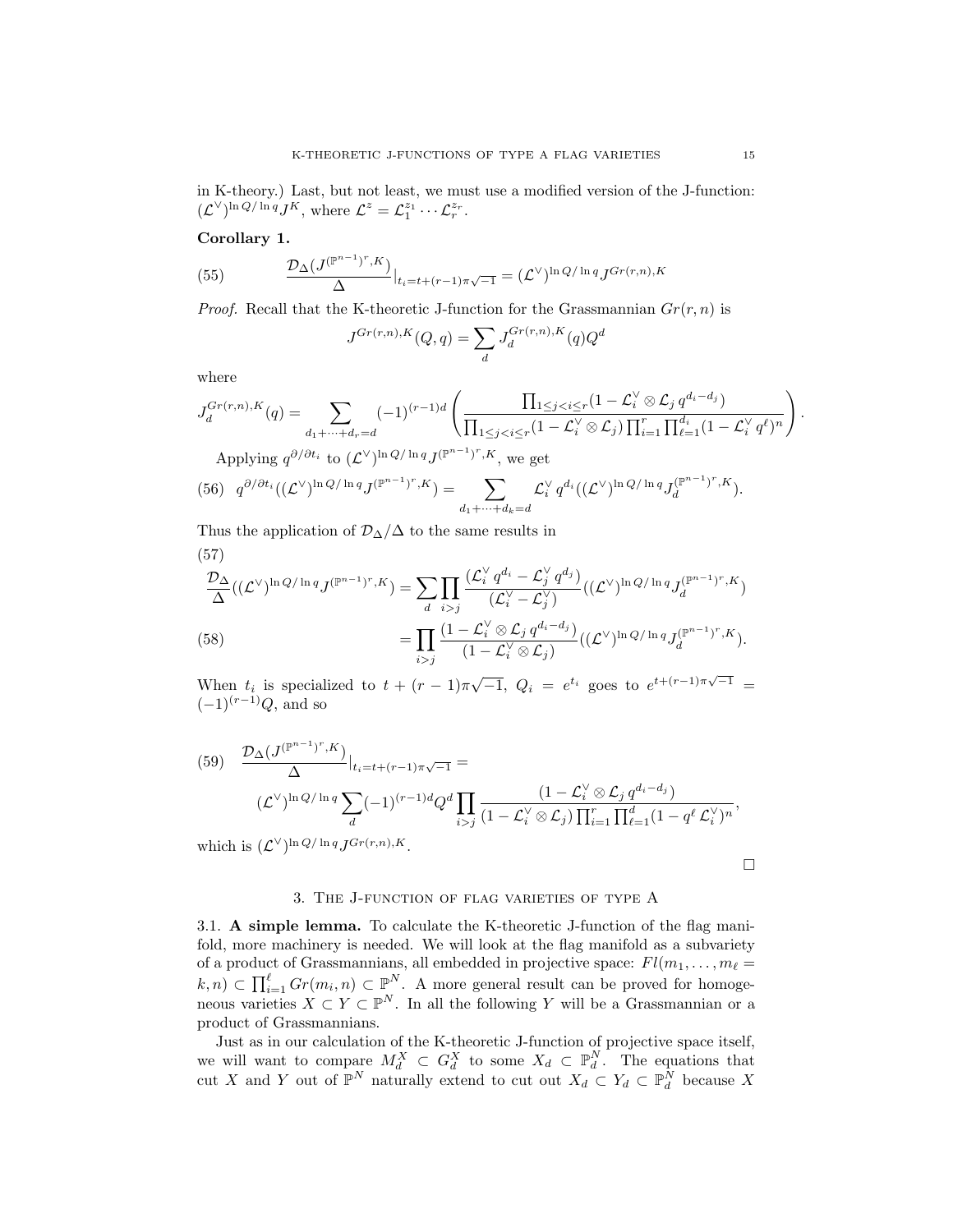16 K. TAIPALE

and Y are homogeneous. We will also need the Quot schemes  $Q_d^X \subset Q_d^Y$ , where  $Q_d^Y$  is another smooth compactification of  $\text{Map}_d(\mathbb{P}^1, Y)$ . There is an equivariant morphism  $v: Q_d^Y \to \mathbb{P}_d^N$ . A sheaf in the Grothendieck group of  $Q_d^Y$  that will enable us to calculate the K-theoretic J-function of X from the K-theoretic J-function of Y is desired; we show that  $\mathcal{O}_{Q_d^X}$  suffices if  $Q_d^X$  has rational singularities.

For Y a Grassmannian or product of Grassmannians,  $Y_d$  is the closure of  $\text{Map}_d(\mathbb{P}^1, Y) \subset$  $\text{Map}_d(\mathbb{P}^1, \mathbb{P}^N) \subset \mathbb{P}_d^N$ .  $Y_d$  may be singular, but has rational singularities [\[SS01\]](#page-22-3). There is a birational map  $u: G_d^Y \to Y_d$  so that in cohomology  $u:[G_d^Y] = [Y_d]$ . Since  $G_d^Y$  is a rational desingularization we also have  $u_*[O_{G_d^Y}] = [O_{Y_d}]$  in K-theory. To prove the lemma below, assume that there exists  $\mathcal{O}_{Q_d^X} \in K(Q_d^Y)$  satisfying

(60) 
$$
(\dagger) v_*(\mathcal{O}_{Q_d^X}) = \mathcal{O}_d := u_*(\mathcal{O}_{G_d^X}).
$$

This is equivalent to knowing that  $Q_d^X$  has rational singularities.

Consider the diagram



**Lemma 7.** Let  $Y \subset \mathbb{P}^n$  be a homogeneous variety, and X the zero scheme of a regular section of a T-equivariant vector bundle  $E \in K_0^T(X)$ . (Here  $T = (\mathbb{C}^*)^n$ .) Then

(61) 
$$
J_d^{X,K}(q) = k^* g_* \left( \frac{\alpha_F^* [\mathcal{O}_{Q_d^X}] / g^* \lambda_{-1}^{\mathbb{C}^*}(E^{\vee})}{\lambda_{-1}^{\mathbb{C}^*}(N_{F/Q_d^Y}^{\vee})} \right)
$$

*Proof.* We use  $\mathbb{C}^*$ -equivariant K-theory to compute the degree d component of the  $J$ -function of  $X$ . By definition,

(62) 
$$
J_d^{X,K}(Q,q) = ev_*\left(\frac{[\mathcal{O}_{M_d^X}]}{\lambda_{-1}^{\mathbb{C}^*}(N_{M_d^X/G_d^X}^{\vee})}\right) = ev_*\left(\frac{[\mathcal{O}_{M_d^X}]}{(1-q\mathcal{L})}\right)
$$

Recall that  $\mathbb{C}^*$  acts on the graph space  $G_d^X$  and has  $M_d^X$  as a component of the fixed locus. Let i be the composition of inclusions  $k : X \hookrightarrow Y$  and  $j : Y \hookrightarrow \mathbb{P}^N$ .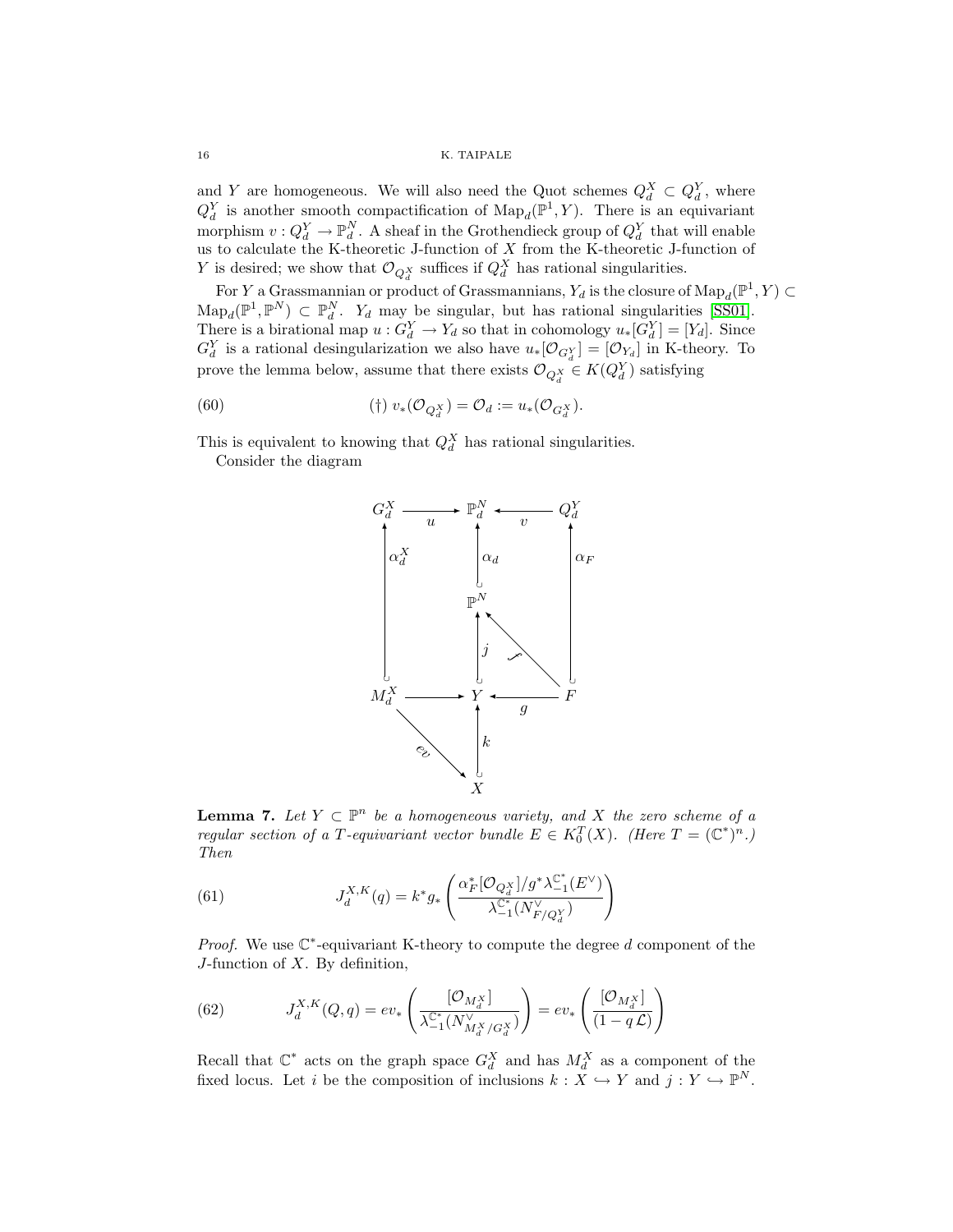Apply  $i_*$  to both sides:

(63) 
$$
i_{*}J_{d}^{X}(q) = i_{*}ev_{*}\left(\frac{[\mathcal{O}_{M_{d}^{X}}]}{\lambda_{-1}^{\mathbb{C}^{*}}(N_{M_{d}^{X}/G_{d}^{X}}^{Y})}\right)
$$

From the diagram preceding the lemma, notice that we can use some version of the correspondence of residues, noticing that  $\frac{[O_{M_X^X}]}{N^{\mathcal{C}^*}/N^{\mathcal{V}}}$  $\frac{\lambda_{-1}^{\mathbb{C}^*} (N_{M_d^X/G_d^X})}{\lambda_{-1}^{\mathbb{C}^*} (N_{M_d^X/G_d^X})}$  itself is the residue on  $M_d^X$  of the class  $[\mathcal{O}_{G_d^X}]$ . Thus

(64) 
$$
i_{*}ev_{*}\left(\frac{[\mathcal{O}_{M_{d}^{X}}]}{\lambda_{-1}^{\mathbb{C}^{*}}(N_{M_{d}^{X}/G_{d}^{X}}^{Y})}\right)=\frac{\alpha_{d}^{*}u_{*}[\mathcal{O}_{G_{d}^{X}}]}{\lambda_{-1}^{\mathbb{C}^{*}}(N_{\mathbb{P}^{N}/\mathbb{P}_{d}^{N}}^{Y})}
$$

(65) 
$$
= \frac{\alpha_d^* v_*[O_{Q_d^X}]}{\lambda_{-1}^{\mathbb{C}^*}(N_{\mathbb{P}^N/\mathbb{P}_d^N}^{\vee})}.
$$

The second equality follows from the (†) assumption.

We can use correspondence of residues again with another part of the diagram:

$$
Q_d^Y \xrightarrow{v} \mathbb{P}_d^N
$$

$$
\alpha_F \uparrow \qquad \alpha_d \uparrow.
$$

$$
F \xrightarrow{f} \mathbb{P}^N
$$

Here F is the fixed component of  $Q_d^Y$ ; for ease of notation we pretend there is only one component although there may be several. This gives us

<span id="page-16-0"></span>(66) 
$$
i_* J_d^{X,K}(q) = \frac{\alpha_d^* v_* [\mathcal{O}_{Q_d^X}]}{\lambda_{-1}^{\mathbb{C}^*} (N_{\mathbb{P}^N / \mathbb{P}_d^N}^{\vee})}
$$

(67) 
$$
= f_* \frac{\alpha_F^* [\mathcal{O}_{Q_d^X}]}{\lambda_{-1}^{\mathbb{C}^*} (N_{F/Q_d^Y}^{\vee})}
$$

(68) 
$$
= j_* g_* \frac{\alpha_F^* [\mathcal{O}_{Q_d^X}]}{\lambda_{-1}^{\mathbb{C}^*} (N_{F/Q_d^Y}^{\vee})}.
$$

Notice that  $f$  is a composition of  $g$  and  $j$ .

Since X is cut out of Y as the zero-section of a T-equivariant bundle,  $\mathbb{C}^* \times T$ equivariant K-theory is used to obtain the equality

(69) 
$$
J_d^{X,K}(q) = \frac{i^* i_* J_d^{X,K}(q)}{\lambda_{-1}^{C^*} (N_{X/\mathbb{P}^N}^{\vee})}.
$$

Use [\(66\)](#page-16-0) to rewrite:

(70) 
$$
J_d^{X,K}(q) = \frac{1}{\lambda_{-1}^{\mathbb{C}^*}(N_{X/\mathbb{P}^N}^{\vee})} i^* \left(j_* g_* \frac{\alpha_F^* [\mathcal{O}_{Q_d^X}]}{\lambda_{-1}^{\mathbb{C}^*}(N_{F/Q_d^Y}^{\vee})}\right).
$$

For the last time, we use correspondence of residues noticing that  $i$  is the composition of  $j$  and  $k$ .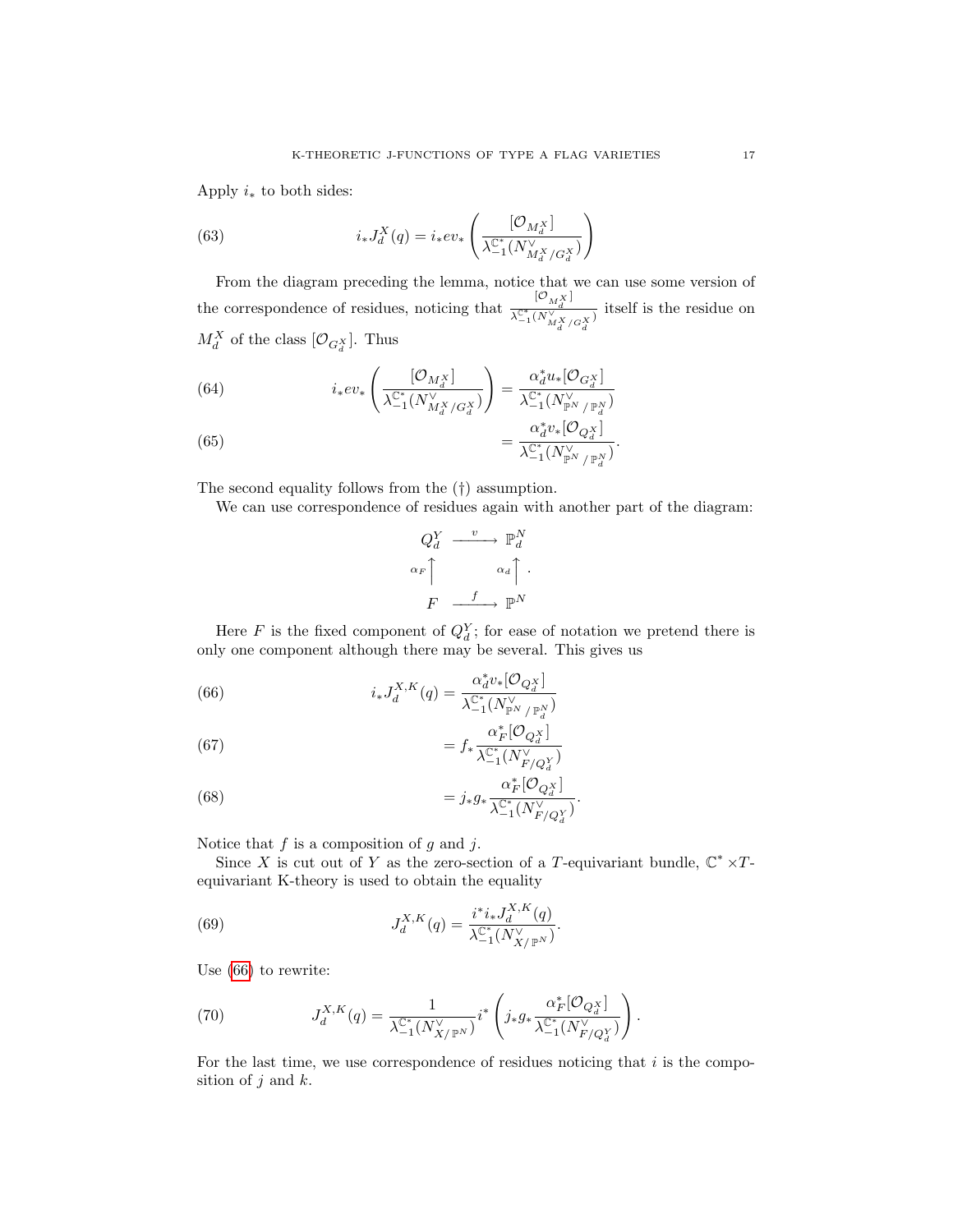(71)

$$
J_d^{X,K}(q)=\frac{1}{\lambda_{-1}^{\mathbb{C}^*}(N_{X/\mathbb{P}^N}^{\vee})}i^*\left(j_*g_*\frac{\alpha_F^*[\mathcal{O}_{Q_d^X}]}{\lambda_{-1}^{\mathbb{C}^*}(N_{F/Q_d^Y}^{\vee})}\right)=\frac{1}{\lambda_{-1}^{\mathbb{C}^*}(N_{X/Y}^{\vee})}k^*g_*\frac{\alpha_F^*[\mathcal{O}_{Q_d^X}]}{\lambda_{-1}^{\mathbb{C}^*}(N_{F/Q_d^Y}^{\vee})}.
$$

Rewrite  $\lambda_{-1}^{\mathbb{C}^*}(N_{X/Y}^{\vee}) = k^* \lambda_{-1}^{\mathbb{C}^*}(E^{\vee})$ . This is a sum of locally free sheaves, so the projection formula implies

(72) 
$$
J_d^X(e^{-\hbar}) = k^* g_* \left( \frac{\alpha_F^* [\mathcal{O}_{Q_d^X}] / g^* \lambda_{-1}^{\mathbb{C}^*}(E^{\vee})}{\lambda_{-1}^{\mathbb{C}^*}(N_{F/Q_d^Y}^{\vee})} \right).
$$

This will be used to calculate the K-theoretic J-functions of the flag varieties of type A.  $\Box$ 

<span id="page-17-0"></span>3.2. Flag Varieties of Type A. Consider, as in [\[BCFK08\]](#page-21-9), the embedding of the flag into the product of Grassmannians

(73) 
$$
Fl(m_1,\ldots,m_\ell,n)\subset \prod_{i=1}^\ell Gr(m_i,n)\subset \mathbb{P}^N.
$$

The flag variety is cut out as the zero scheme of a section of the vector bundle

(74) 
$$
E = \bigoplus_{i=1}^{\ell} Hom(S_i, Q_{i+1}) \cong \bigoplus_{i=1}^{\ell} S_i^{\vee} \otimes Q_{i+1},
$$

where  $S_i$  is the tautological bundle and  $Q_i$  the quotient bundle for each  $Gr(m_i, n)$ . Look at the corresponding product of Quot schemes of vector bundle subsheaves  $K \subset \mathbb{C}^n \otimes \mathcal{O}_{\mathbb{P}^1}$  of degree  $-d_i$  and rank  $m_i$ . We denote by  $HQ_d$  the zero scheme of the section of  $\pi_* \left( \bigoplus_{i=1}^{\ell} \mathcal{K}_i^{\vee} \otimes V \middle/ \mathcal{K}_{i+1} \right)$  on this product. This is the fundamental class of the "hyperquot" scheme, and it is smooth and irreducible. Its structure sheaf  $\mathcal{O}_{HQ_d}$  satisfies the (†) condition [\[GL03\]](#page-21-3).

**Theorem 2.** The K-theoretic J-function for flag varieties  $Fl(m_1, m_2, \ldots, m_\ell, S)$  of type A is

$$
J^{\mathrm{Fl}, K}(Q,q) = \sum_d J_d^{\mathrm{Fl}, K}(q) Q^d
$$

where

(75) 
$$
J_d^{\text{Fl},K}(q) = \sum_{\sum d_{i,j} = d_i} \prod_{i=1}^{\ell} (-1)^{(m_i - 1)d_i} \prod_{1 \le k \ne j \le m_i} \frac{\prod_{m=-\infty}^{d_{i,k} - d_{i,j}} (1 - \mathcal{L}_{i,j}^{\vee} \otimes \mathcal{L}_{i,k} q^m)}{\prod_{m=-\infty}^{0} (1 - \mathcal{L}_{i,j}^{\vee} \otimes \mathcal{L}_{i,k} q^m)} \cdot \prod_{1 \le j \le m_i, 1 \le k \le m_{i+1}} \frac{\prod_{m=-\infty}^{0} (1 - \mathcal{L}_{i,j}^{\vee} \otimes \mathcal{L}_{i+k} q^m)}{\prod_{m=-\infty}^{0} (1 - \mathcal{L}_{i,j}^{\vee} \otimes \mathcal{L}_{i+1,k} q^m)}.
$$

Here  $\mathcal{L}_{i,j}$  are the j Chern line bundles coming from splitting of  $S_i^{\vee}$  and the sum is over  $d = (d_1, \ldots, d_\ell)$ , where  $d_i$  comes from pairing the curve class with  $c_1(S_i^{\vee})$ .

*Proof.* Finding  $\lambda_{-1}^{\mathbb{C}^*}(E^{\vee})$  is a fairly straightforward computation using the exact sequence

(76) 
$$
0 \to \bigoplus_{i=1}^{\ell} S_i^{\vee} \otimes S_{i+1} \to \bigoplus_{i=1}^{\ell-1} S_i^{\vee} \otimes \mathbb{C}^n \to E \to 0.
$$

To compute  $\alpha_F^*[\mathcal{O}_{HQ_d}]$  we exploit the Koszul complex for  $\pi_*(\mathcal{K}_i^{\vee} \otimes V \mid \mathcal{K}_{i+1}),$  since  $HQ_d$  is cut out of  $Q_d^Y$  by a regular section s of this bundle and thus the Koszul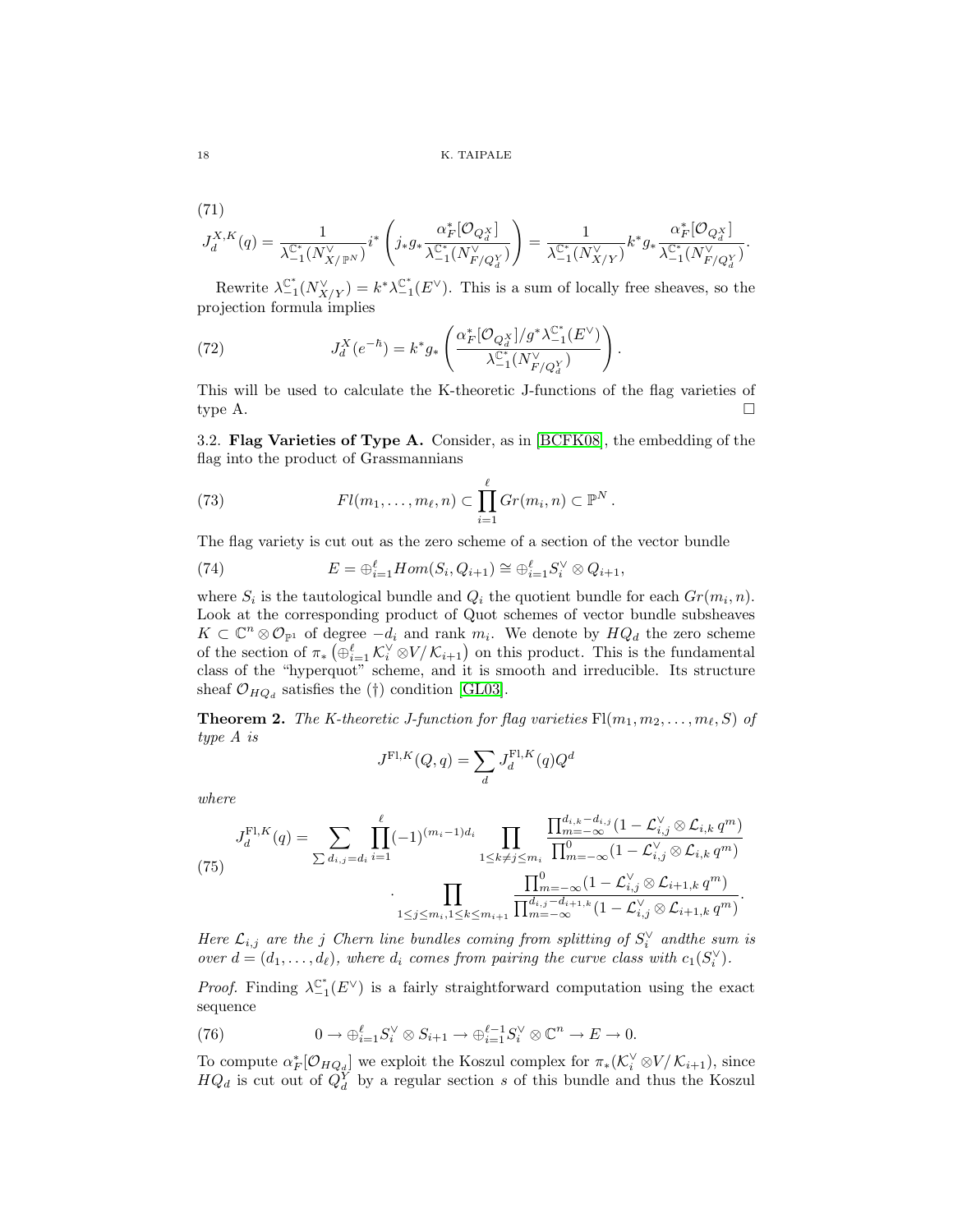complex gives a finite locally free resolution for  $\mathcal{O}_{HQ_d}$ . (Recall that  $\pi$  is the projection from  $\mathbb{P}^1 \times \prod_i Q_{d_i}^{Gr(m_i, n)}$  $\frac{Gr(m_i, n)}{d_i}$  to  $\prod_i Q_{d_i}^{Gr(m_i, n)}$  $\frac{Gr(m_i, n)}{d_i}$ , and for each Quot scheme  $Q_{d_i}^{Gr(m_i, n)}$  $\frac{Gr(m_i,n)}{d_i},$  $\mathcal{K}_i$  is the universal subsheaf.)

On 
$$
\mathbb{P}^1 \times \prod_i Q_{d_i}^{Gr(m_i, n)}
$$
, we have

(77) 
$$
0 \to \mathcal{K}_i^{\vee} \otimes \mathcal{K}_{i+1} \to \mathcal{K}_i^{\vee} \otimes V \to \mathcal{K}_i^{\vee} \otimes V / \mathcal{K}_{i+1} \to 0.
$$

Push forward to the product of Quot schemes, noting that now  $\pi_* \mathcal{K}_i^{\vee} \otimes V/\mathcal{K}_{i+1}$  is an honest vector bundle:  $(78)$ 

$$
0 \to \pi_*(\mathcal{K}_i^{\vee} \otimes \mathcal{K}_{i+1}) \to \pi_*(\mathcal{K}_i^{\vee} \otimes V) \to \pi_*(\mathcal{K}_i^{\vee} \otimes V/\mathcal{K}_{i+1}) \to R^1\pi_*(\mathcal{K}_i^{\vee} \otimes \mathcal{K}_{i+1}) \to 0.
$$

Use this exact sequence to explicitly calculate  $\lambda_{-1}^{\mathbb{C}^*}(\pi_*\left(\bigoplus_{i=1}^\ell \mathcal{K}_i^\vee \otimes V/\mathcal{K}_{i+1})\right))$ , which happens to given the Koszul complex of  $\mathcal{O}_{HQ_d}$ . From the sequence, (79)

$$
\lambda_{-1}^{\mathbb{C}^*}\left( \left(\pi_*\left(\oplus_{i=1}^\ell \mathcal{K}_i^\vee \otimes V\middle/\mathcal{K}_{i+1}\right)\right)^\vee \right) = \frac{\lambda_{-1}^{\mathbb{C}^*}(R^1\pi_*(\mathcal{K}_i^\vee \otimes \mathcal{K}_{i+1})^\vee)\lambda_{-1}^{\mathbb{C}^*}(\pi_*(\mathcal{K}_i^\vee \otimes V)^\vee)}{\lambda_{-1}^{\mathbb{C}^*}(\pi_*(\mathcal{K}_i^\vee \otimes \mathcal{K}_{i+1})^\vee)}
$$

Now we compute the contribution of each term separately. Computations take place on the fixed locus of  $Q_d^Y$ , whose components are indexed by splittings of d. First,

(80) 
$$
\lambda_{-1}^{\mathbb{C}^*}(\pi_*(\bigoplus_{i=1}^{\ell-1} \mathcal{K}_i^{\vee} \otimes V)^{\vee}) = \prod_{i=1}^{\ell} \prod_{j=1}^{m_i} \prod_{m=0}^{d_{i,j}} (1 - \mathcal{L}_{i,j}^{\vee} q^m)^n
$$

Look then at  $R^0\pi_*(\bigoplus_{i=1}^{\ell} \mathcal{K}_i^{\vee} \otimes \mathcal{K}_{i+1}) - R^1\pi_*(\bigoplus_{i=1}^{\ell} \mathcal{K}_i^{\vee} \otimes \mathcal{K}_{i+1})$ . Fiberwise, we can look at this as (81)

$$
H^0(\mathbb{P}^1, \oplus_{i=1}^\ell \oplus_{j,k} \mathcal{L}_{i,j} \otimes \mathcal{L}_{i+1,k}^\vee(d_{i,j} - d_{i+1,k})) - H^1(\mathbb{P}^1, \oplus_{i=1}^\ell \oplus_{j,k} \mathcal{L}_{i,j} \otimes \mathcal{L}_{i+1,k}^\vee(d_{i,j} - d_{i+1,k})).
$$
  
Use Serre duality:

Use Serre duality:

$$
(82) \quad R^{\bullet}\pi_{*}(\bigoplus_{i=1}^{\ell} \mathcal{K}_{i}^{\vee} \otimes \mathcal{K}_{i+1}) = H^{0}(\mathbb{P}^{1}, \bigoplus_{i=1}^{\ell} \bigoplus_{j,k} \mathcal{L}_{i,j} \otimes \mathcal{L}_{i+1,k}^{\vee}(d_{i,j} - d_{i+1,k})) - H^{0}(\mathbb{P}^{1}, \bigoplus_{i=1}^{\ell} \bigoplus_{j,k} \mathcal{L}_{i,j}^{\vee} \otimes \mathcal{L}_{i+1,k}(-d_{i,j} + d_{i+1,k} + 2))^{\vee}.
$$

For  $d_{i,j} - d_{i+1,k} \geq 0$  we get a contribution of

(83) 
$$
\prod_{i=1}^{\ell} \prod_{j,k} \prod_{m=0}^{d_{i,j}-d_{i+1,k}} (1-\mathcal{L}_{i,j}^{\vee} \otimes \mathcal{L}_{i+1,k} q^m).
$$

For  $d_{i,j} - d_{i+1,k} \leq -2$ , we get

(84) 
$$
\prod_{i=1}^{\ell} \prod_{j,k} \prod_{m=1}^{d_{i+1,k}-d_{i,j}-1} (1-\mathcal{L}_{i,j}^{\vee} \otimes \mathcal{L}_{i+1,k} q^m).
$$

For  $d_{i,j} - d_{i+1,k} = -1$ , we get no contribution. We will see that  $\lambda_{-1}^{\mathbb{C}^*}(E^{\vee})$  will pair nicely with this, so for now write the contribution as (85)

$$
\frac{\lambda_{-1}^{\mathbb{C}^*}(R^1\pi_*(\mathcal{K}_i^{\vee}\otimes\mathcal{K}_{i+1})^{\vee})}{\lambda_{-1}^{\mathbb{C}^*}(\pi_*(\mathcal{K}_i^{\vee}\otimes\mathcal{K}_{i+1})^{\vee})} = \prod_{i=1}^{\ell} \prod_{1 \leq j \leq m_i, 1 \leq k \leq m_{i+1}} \frac{\prod_{m=-\infty}^{-1} (1 - \mathcal{L}_{i,j}^{\vee}\otimes\mathcal{L}_{i+1,k} q^m)}{\prod_{m=-\infty}^{d_{i,j} - d_{i+1,k}} (1 - \mathcal{L}_{i,j}^{\vee}\otimes\mathcal{L}_{i+1,k} q^m)}
$$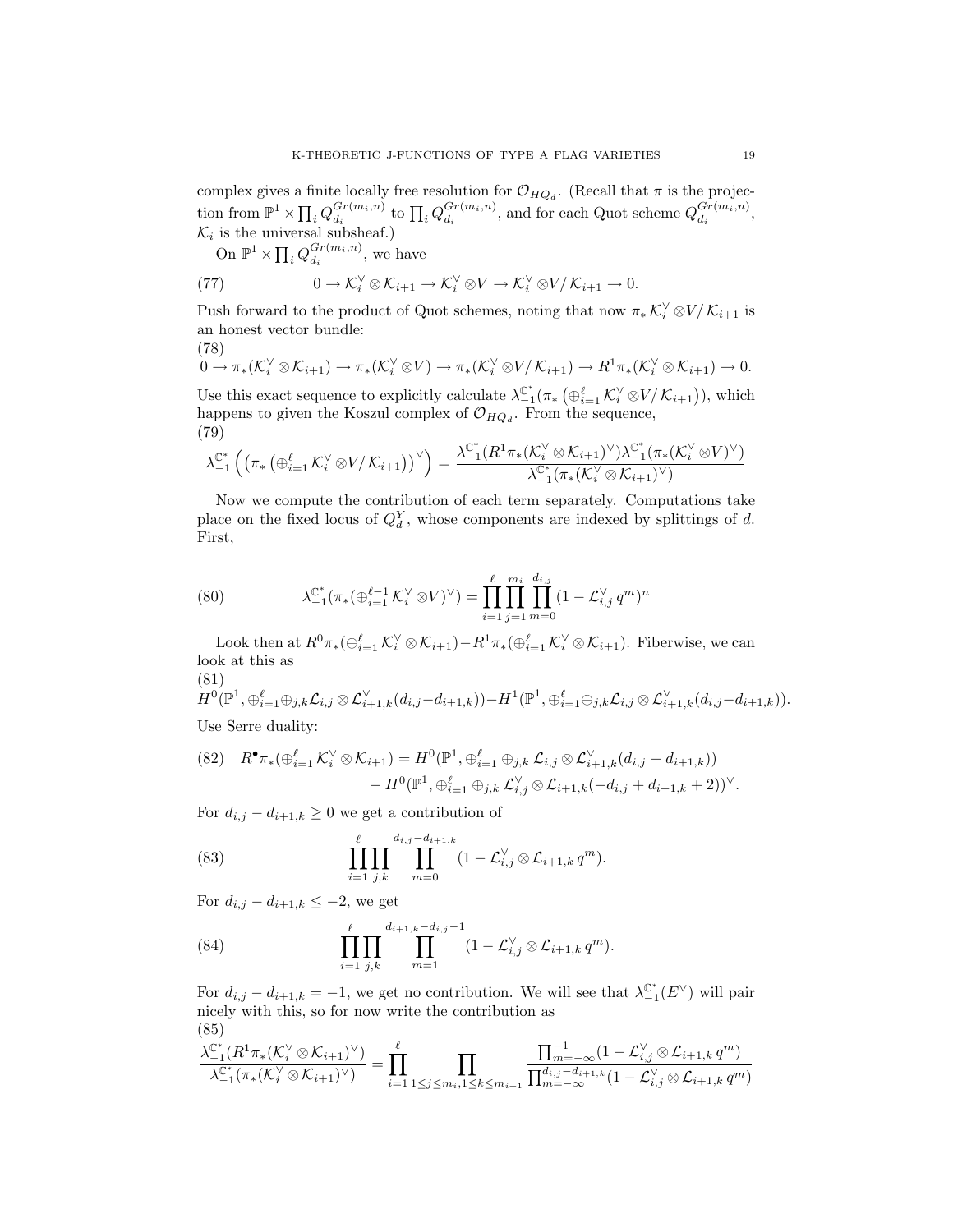The contributions of these terms are then combined to produce (86)

$$
\alpha_F^*([\mathcal{O}_{HQ_d}]) = \prod_{i=1}^{\ell} \prod_{1 \leq j \leq m_i, 1 \leq k \leq m_{i+1}} \frac{\prod_{m=0}^{d_{i,j}} (1 - \mathcal{L}_{i,j}^{\vee} q^m)^n}{(1 - \mathcal{L}_{i,j}^{\vee} \otimes \mathcal{L}_{i+1,k} q^{d_{i,j} - d_{i+1,k}})(1 - \mathcal{L}_{i,j}^{\vee} \otimes \mathcal{L}_{i+1,k})},
$$

Since we are trying to compute  $J_d^{\text{FI},K}(q) = k^* g_*$  $\int \underline{\alpha_F^*[\mathcal{O}_{Q_d^X}]}/g^*\lambda_{-1}^{\mathbb{C}^*}(E^\vee)$  $\lambda_{-1}^{\mathbb{C}^*}(N_{F/Q}^{\vee})$  $\setminus$ , we still need  $\lambda_{-1}^{\mathbb{C}^*}(E^{\vee}).$ 

(87) 
$$
\lambda_{-1}^{\mathbb{C}^*}(E^{\vee}) = \frac{\lambda_{-1}^{\mathbb{C}^*}((\bigoplus_{i=1}^{\ell-1} S_i^{\vee} \otimes \mathbb{C}^n)^{\vee})}{\lambda_{-1}^{\mathbb{C}^*}((\bigoplus_{i=1}^{\ell} S_i^{\vee} \otimes S_{i+1})^{\vee})}
$$

$$
\lambda_{-1}^{\mathbb{C}^*}(\bigoplus_{i=1}^{\ell-1} (\bigoplus_{j=1}^{m_i} \mathcal{L}_{i,j}) \otimes \mathbb{C}
$$

(88) 
$$
= \frac{\lambda_{-1}^{\mathbb{C}^*}(\bigoplus_{i=1}^{\ell-1}(\bigoplus_{j=1}^{m_i} \mathcal{L}_{i,j}) \otimes \mathbb{C}^n)^{\vee}}{\lambda_{-1}^{\mathbb{C}^*}(\bigoplus_{i=1}^{\ell-1}(\bigoplus_{j=1}^{m_i} \mathcal{L}_{i,j}) \otimes (\bigoplus_{k=1}^{m_{i+1}} \mathcal{L}_{i+1,k}^{\vee})^{\vee}}
$$

(89) 
$$
= \prod_{i=1}^{\ell} \frac{\prod_{1 \leq j \leq m_i} (1 - \mathcal{L}_{i,j}^{\vee})^n}{\prod_{1 \leq j \leq m_i, 1 \leq k \leq m_{i+1}} (1 - \mathcal{L}_{i,j}^{\vee} \otimes \mathcal{L}_{i+1,k})}
$$

Combine to obtain the numerator:

$$
(90) \qquad \frac{\alpha_F^*([\mathcal{O}_{HQ_d}])}{\lambda_{-1}^{\mathbb{C}^*}(E^{\vee})} = \prod_{i=1}^{\ell} \prod_{1 \leq j \leq m_i, 1 \leq k \leq m_{i+1}} \frac{\prod_{m=1}^{d_{i,j}} (1 - \mathcal{L}_{i,j}^{\vee} q^m)^n}{(1 - \mathcal{L}_{i,j}^{\vee} \otimes \mathcal{L}_{i+1,k} q^{d_{i,j} - d_{i+1,k}})}.
$$

This needs to be pushed forward to the product of Grassmannians via  $g$ , along with  $\lambda_{-1}^{\mathbb{C}^*}([N_{F/Q_X^Y}^{\vee}])$ . See [\(3\)](#page-7-0) for the formula for pushforward from a flag variety to a Grassmannian, which can be easily extended to the product of Grassmannians. See [\(46\)](#page-12-0) for calculation of  $\lambda_{-1}^{\mathbb{C}^*}([N_{F/Q_d^Y}^{\vee}])$ . After pushing forward to the product of Grassmannians, pull back by  $k^*$ ; since we're dealing with sums of line bundles,  $k^*$ is injective.

The K-theoretic J-function of the flag variety, then, is given by  $\sum_d Q^d J_d^{Fl,K}(q)$ and

$$
(91) \quad J_d^{Fl,K}(q) = \prod_{i=1}^{\ell} (-1)^{(m_i - 1)d_i} \prod_{1 \le k < j \le m_i} \frac{\left(1 - \mathcal{L}_{i,j}^{\vee} \otimes \mathcal{L}_{i,k} q^{d_{ij} - d_{i,k}}\right)}{\left(1 - \mathcal{L}_{i,j}^{\vee} \otimes \mathcal{L}_{i,k}\right)} \cdot \prod_{1 \le j \le m_i, 1 \le k \le m_{i+1}} \frac{\prod_{m=-\infty}^{0} (1 - \mathcal{L}_{i,j}^{\vee} \otimes \mathcal{L}_{i+1,k} q^m)}{\prod_{m=-\infty}^{d_{i,j} - d_{i+1,k}} \left(1 - \mathcal{L}_{i,j}^{\vee} \otimes \mathcal{L}_{i+1,k} q^m\right)}.
$$

This can be rewritten in a form parallel to that in [\[BCFK08,](#page-21-9) [Giv98\]](#page-21-1):

$$
(92) \quad J_d^{Fl,K}(q) = \prod_{i=1}^{\ell} (-1)^{(m_i - 1)d_i} \prod_{1 \le k \ne j \le m_i} \frac{\prod_{m=-\infty}^{d_{i,k} - d_{i,j}} (1 - \mathcal{L}_{i,j}^{\vee} \otimes \mathcal{L}_{i,k} q^m)}{\prod_{m=-\infty}^{0} (1 - \mathcal{L}_{i,j}^{\vee} \otimes \mathcal{L}_{i,k} q^m)} \cdot \prod_{1 \le j \le m_i, 1 \le k \le m_{i+1}} \frac{\prod_{m=-\infty}^{0} (1 - \mathcal{L}_{i,j}^{\vee} \otimes \mathcal{L}_{i,k} q^m)}{\prod_{m=-\infty}^{d_{i,j} - d_{i+1,k}} (1 - \mathcal{L}_{i,j}^{\vee} \otimes \mathcal{L}_{i+1,k} q^m)} \cdot \square
$$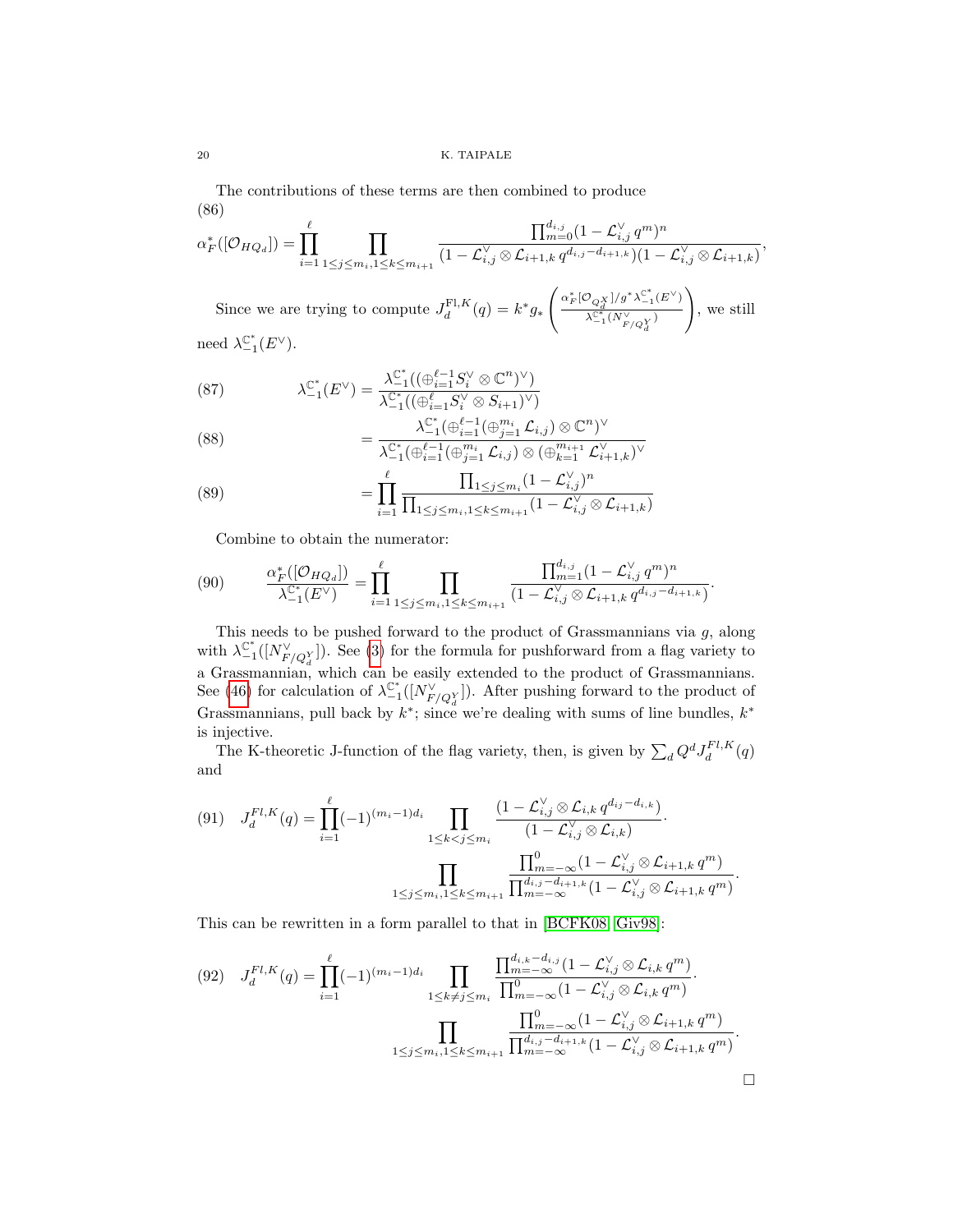#### 4. Directions for further research

<span id="page-20-0"></span>Similar techniques apply to Lie groups of other types. Unfortunately, a direct application of the method of proof requires rationality of certain subschemes of the Quot scheme, which is currently not known. The following conjectures, however, follow:

Conjecture 1. The K-theoretic J-function for the Lagrangian complete flag variety, denoted by  $L\operatorname{Fl}(1, 2, \ldots, n, 2n)$ , is

$$
J^{L\operatorname{Fl},K}(Q,q) = \sum_{d} J_d^{L\operatorname{Fl},K}(q)Q^d
$$

where

$$
(93) \quad J_d^{L \operatorname{Fl}, K} = \sum \prod_{i=1}^n (-1)^{(i-1)d} \left( \frac{\prod_{1 \le j < k \le i} \prod_{m=0}^{d_j + d_k} (1 - \mathcal{L}_j^{\vee} \otimes \mathcal{L}_k^{\vee} q^m)}{\prod_{1 \le j < k \le i} (1 - \mathcal{L}_j^{\vee} \otimes \mathcal{L}_k^{\vee})} \right) \cdot \left( \prod_{1 \le j < k \le i} \frac{(1 - \mathcal{L}_k^{\vee} \otimes \mathcal{L}_j q^{d_k - d_j})}{(1 - \mathcal{L}_k^{\vee} \otimes \mathcal{L}_j)} \right) \cdot \left( \prod_{i=1}^{n-1} \prod_{1 \le j \le i, 1 \le k \le i+1} \frac{1}{(1 - \mathcal{L}_j^{\vee} \otimes \mathcal{L}_k q^{d_j - d_k})} \right).
$$

Here  $\mathcal{L}_i = S_i^{\vee}/S_{i-1}^{\vee}$  and  $d_i$  is obtained by pairing the curve class with  $\mathcal{L}_i$ .

Conjecture 2. The K-theoretic J-function for the complete flag varieties of types B and D is

$$
J^{I \operatorname{Fl}, K}(Q, q) = \sum_{d} J^{I \operatorname{Fl}, K}_d(q) Q^d
$$

where

$$
(94) \quad J_d^{I \operatorname{Fl}, K} = \sum_{d_1 + \dots + d_n = d} \prod_{i=1}^n (-1)^{(i-1)d} \left( \frac{\prod_{1 \le j \le k \le i} \prod_{m=0}^{d_j + d_k} (1 - \mathcal{L}_j^{\vee} \otimes \mathcal{L}_k^{\vee} q^m)}{\prod_{1 \le j \le k \le i} (1 - \mathcal{L}_j^{\vee} \otimes \mathcal{L}_k^{\vee})} \right)
$$

$$
\cdot \left( \prod_{1 \le j < k \le i} \frac{(1 - \mathcal{L}_k^{\vee} \otimes \mathcal{L}_j q^{d_k - d_j})}{(1 - \mathcal{L}_k^{\vee} \otimes \mathcal{L}_j)} \right)
$$

$$
\left( \prod_{i=1}^{n-1} \prod_{1 \le j \le i, 1 \le k \le i+1} \frac{1}{(1 - \mathcal{L}_j^{\vee} \otimes \mathcal{L}_k q^{d_j - d_k})} \right).
$$

Another natural problem is establishing K-theoretic J-functions for toric varieties, and comparing the K-theoretic J-functions of flag and toric varieties to see whether the abelian-nonabelian correspondence also extends to that situation.

### **REFERENCES**

- <span id="page-20-1"></span>[AC87] Ersan Akyıldız and James B. Carrell, An algebraic formula for the Gysin homomorphism from  $G/B$  to  $G/P$ , Illinois J. Math. 31 (1987), no. 2, 312-320. MR 882116 (88f:32071)
- <span id="page-20-2"></span>[AGM08] Dave Anderson, Stephen Griffeth, and Ezra Miller, Positivity and Kleiman transversality in equivariant K-theory of homogeneous spaces, 2008.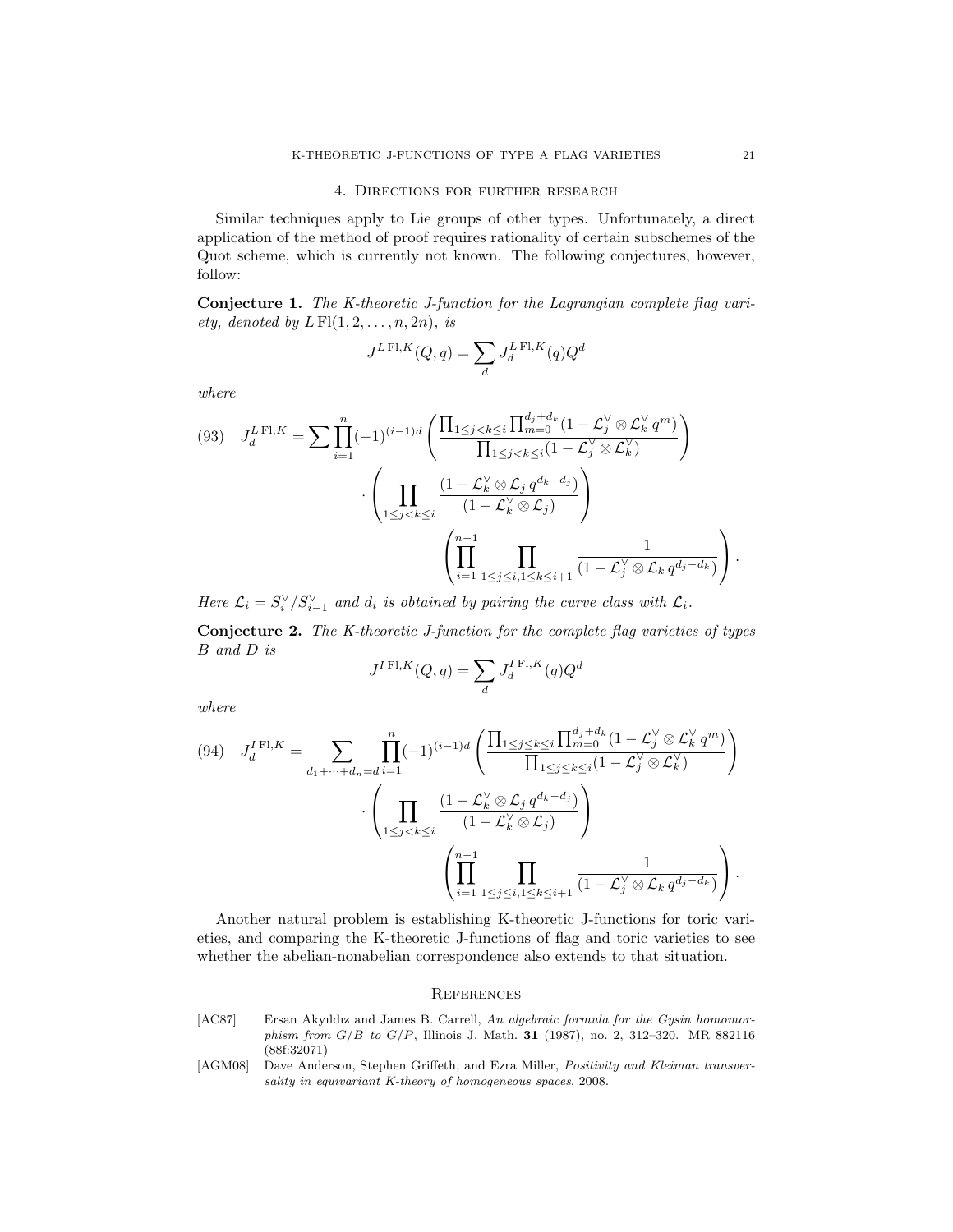- <span id="page-21-2"></span>[BCFK05] Aaron Bertram, Ionut Ciocan-Fontanine, and Bumsig Kim, Two proofs of a conjecture of Hori and Vafa, Duke Math. J. 126 (2005), no. 1, 101-136. MR MR2110629 (2006e:14077)
- <span id="page-21-9"></span>[BCFK08] , Gromov-Witten invariants for abelian and nonabelian quotients, J. Algebraic Geom. 17 (2008), no. 2, 275–294. MR MR2369087
- <span id="page-21-8"></span>[BCMP10] Anders Buch, Pierre-Emmanuel Chaput, Leonardo C. Mihalcea, and Nicolas Perrin, Finiteness of cominuscule quantum k-theory, 2010.
- <span id="page-21-10"></span>[Ber00a] Aaron Bertram, Another way to enumerate rational curves with torus actions, Invent. Math. 142 (2000), no. 3, 487–512. MR MR1804158 (2001m:14077)
- <span id="page-21-18"></span>[Ber00b] , Some applications of localization to enumerative problems, Michigan Math. J. 48 (2000), 65–75, Dedicated to William Fulton on the occasion of his 60th birthday. MR MR1786480 (2001i:14075)
- <span id="page-21-7"></span>[BM11] Anders S. Buch and Leonardo C. Mihalcea, Quantum K-theory of Grassmannians, Duke Math. J. 156 (2011), no. 3, 501–538. MR 2772069
- <span id="page-21-20"></span>[Bri96] Michel Brion, The push-forward and Todd class of flag bundles, Parameter spaces (Warsaw, 1994), Banach Center Publ., vol. 36, Polish Acad. Sci., Warsaw, 1996, pp. 45–50. MR MR1481478 (98h:14059)
- <span id="page-21-17"></span>[CFK09] Ionut¸ Ciocan-Fontanine and Mikhail Kapranov, Virtual fundamental classes via dgmanifolds, Geom. Topol. 13 (2009), no. 3, 1779–1804. MR MR2496057 (2010e:14012)
- <span id="page-21-12"></span>[CG97] Neill Chriss and Victor Ginzburg, Representation theory and complex geometry, Boston : Birkhauser, 1997.
- <span id="page-21-11"></span>[CK99] David A. Cox and Sheldon Katz, Mirror symmetry and algebraic geometry, Mathematical Surveys and Monographs, vol. 68, American Mathematical Society, Providence, RI, 1999. MR MR1677117 (2000d:14048)
- <span id="page-21-13"></span>[EG05] Dan Edidin and William Graham, Nonabelian localization in equivariant K-theory and Riemann-Roch for quotients, Adv. Math. 198 (2005), no. 2, 547–582. MR MR2183388 (2006h:14014)
- <span id="page-21-14"></span>[ES89] Geir Ellingsrud and Stein Arild Strømme, On the Chow ring of a geometric quotient, Ann. of Math. (2) 130 (1989), no. 1, 159–187. MR MR1005610 (90h:14019)
- <span id="page-21-19"></span>[FP98] William Fulton and Piotr Pragacz, Schubert varieties and degeneracy loci, Lecture Notes in Mathematics, vol. 1689, Springer-Verlag, Berlin, 1998, Appendix J by the authors in collaboration with I. Ciocan-Fontanine. MR MR1639468 (99m:14092)
- <span id="page-21-0"></span>[Giv96] Alexander B. Givental, Equivariant Gromov-Witten invariants, Internat. Math. Res. Notices (1996), no. 13, 613–663. MR 1408320 (97e:14015)
- <span id="page-21-1"></span>[Giv98] Alexander Givental, A mirror theorem for toric complete intersections, Topological field theory, primitive forms and related topics (Kyoto, 1996), Progr. Math., vol. 160, Birkh¨auser Boston, Boston, MA, 1998, pp. 141–175. MR MR1653024 (2000a:14063)
- <span id="page-21-5"></span>[Giv00]  $\qquad \qquad \qquad$ , On the WDVV equation in quantum K-theory, Michigan Math. J. 48 (2000), 295–304, Dedicated to William Fulton on the occasion of his 60th birthday. MR MR1786492 (2001m:14078)
- <span id="page-21-21"></span>[GK95] Alexander Givental and Bumsig Kim, Quantum cohomology of flag manifolds and Toda lattices, Comm. Math. Phys. 168 (1995), no. 3, 609–641. MR MR1328256 (96c:58027)
- <span id="page-21-3"></span>[GL03] Alexander Givental and Yuan-Pin Lee, Quantum K-theory on flag manifolds, finitedifference Toda lattices and quantum groups, Invent. Math. 151 (2003), no. 1, 193–219. MR MR1943747 (2004g:14063)
- <span id="page-21-22"></span>[GR04] Stephen Griffeth and Arun Ram, Affine Hecke algebras and the Schubert calculus, European J. Combin. 25 (2004), no. 8, 1263–1283. MR MR2095481 (2005h:14118)
- <span id="page-21-6"></span>[GT11] Alexander Givental and Valentin Tonita, The hirzebruch–riemann–roch theorem in true genus-0 quantum k-theory, 2011.
- <span id="page-21-16"></span>[Jos] Roy Joshua.
- <span id="page-21-4"></span>[Lee04] Y.-P. Lee, *Quantum K-theory. I. Foundations*, Duke Math. J. 121 (2004), no. 3, 389–424. MR MR2040281 (2005f:14107)
- <span id="page-21-15"></span>[LLY99] Bong H. Lian, Kefeng Liu, and Shing-Tung Yau, Mirror principle. II | MR1701925  $(2001a:14057)$ , Surveys in differential geometry: differential geometry inspired by string theory, Surv. Differ. Geom., vol. 5, Int. Press, Boston, MA, 1999, pp. 455–509. MR 1772276